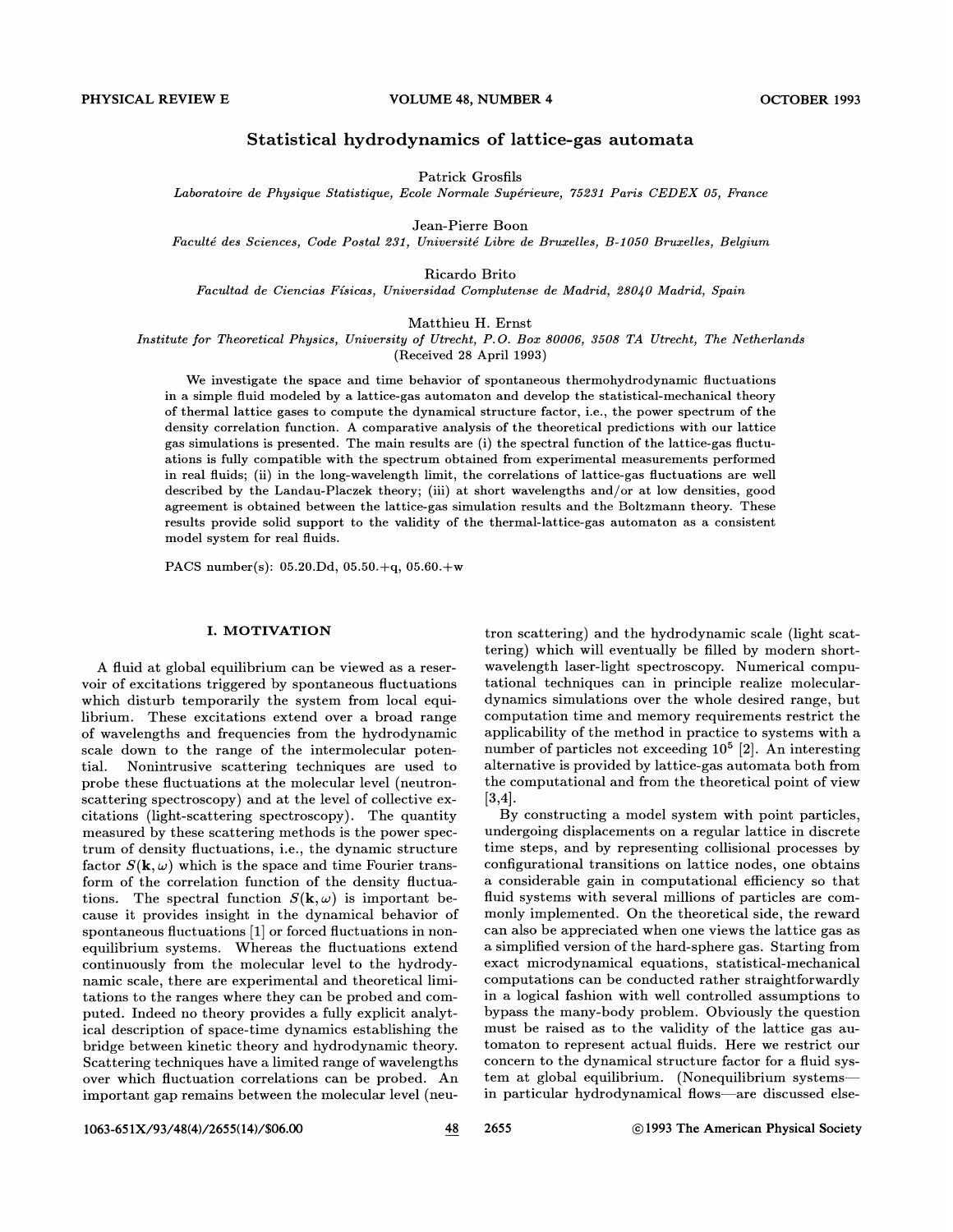where [3].) We shall consider the lattice-gas automaton as a bona fide statistical-mechanical model with extremely simplified dynamics; it can be considered a further simplification of the hard-sphere gas. We may further argue that the lattice-gas model exhibits two important features.

(i) It possesses a large number of degrees of freedom.

(ii) Its Boolean microscopic nature combined with stochastic microdynamics results in intrinsic spontaneous fluctuations.

The question then is whether these fluctuations capture the essentials of actual fluctuations in real fluids. A qualitative answer is provided by the results of Grosfils, Boon, and Lallemand [5], who constructed a thermallattice-gas automaton where the spectrum of spontaneous fluctuations is compatible with the spectrum observed in real fluids. The purpose of the present paper is to present a detailed analysis of the approach both from the theoretical point of view and from the point of view of microscopic numerical experiments.

The paper is organized as follows. We first present in Sec. II the lattice-gas Boltzmann theory from where we compute the dynamical structure factor for a latticegas automaton with nontrivial energy conservation. The explicit expression of  $S(\mathbf{k}, \omega)$  for the lattice-gas automaton in the hydrodynamic limit is obtained in Sec. III where we recover the Landau-Placzek result [6]. As it turns out, the concepts of generalized hydrodynamics with wave-number-dependent sound-speed and transport coefficients are essential to describe the observed dynamic structure function. For that purpose these quantities are calculated from the lattice Boltzmann equation in Sec. IV. We then describe the multispeed lattice-gas automaton that is used for the microscopic simulations. The most important quantity measured is the spectrum of spontaneous fluctuations  $S(\mathbf{k}, \omega)$ , described in Sec. V. Measurements are performed over a wide range of wavelengths (from the microscopic scale up to one-half of the system size). We present a quantitative analysis and comparison of the simulation results and the theoretical predictions obtained from the lattice-gas Boltzmann equation and the Landau-Placzek theory. The latter describes the lattice-gas behavior quite accurately in the hydrodynamic regime. The Boltzmann theory not only contains the Landau-Placzek theory as the limiting theory at long wavelengths, it also gives excellent agreement down to rather short wavelengths where generalized hydrodynamic effects become important. We conclude with some comments.

# II. DYNAMIC STRUCTURE FUNCTION

The dynamic structure factor is defined as the double Fourier transform with respect to space and time of the van Hove function  $G(\mathbf{r}, t)$  [1], the correlation function of density fluctuations  $\delta \rho({\bf r}, t)$  around the equilibrium state,

$$
\rho S(\mathbf{k}, \omega) = \sum_{\mathbf{r}} \sum_{t=-\infty}^{\infty} e^{-i\omega t - i\mathbf{k} \cdot \mathbf{r}} \langle \delta \rho(\mathbf{r}, |t|) \delta \rho(0, 0) \rangle
$$

$$
= \sum_{t=-\infty}^{\infty} e^{-i\omega t} V^{-1} \langle \delta \rho(\mathbf{k}, |t|) \delta \rho^*(\mathbf{k}, 0) \rangle, \quad (2.1)
$$

where  $h(\mathbf{k}) = \sum_{\mathbf{r}} \exp(-i\mathbf{k} \cdot \mathbf{r})h(\mathbf{r})$  denotes a spatial Fourier transform, and  $V = L^d$  is the number of nodes in the d dimensional lattice. In a lattice-gas automaton (LGA), **r** and t are discrete, and  $\rho$  is the average number of particles per node ( $0 \leq \rho \leq b$ , where b is the number of channels per node). In case of deterministic and invertible dynamics, time-reversal invariance of the microscopic equations of motion guarantees that the van Hove function is even in time. In case of deterministic but noninvertible, or stochastic dynamics  $S(\mathbf{k}, \omega)$  is simply defined through (2.1), as twice the half-sided temporal Fourier cosine transform, where the time evolution is defined for positive time argument only. The density fluctuation can be expressed in terms of the fluctuations of the channel occupation numbers,  $n_i$   $(i = 0, \ldots, b-1)$ ,

$$
\delta \rho(\mathbf{r},t) = \sum_{i} \delta n_i(\mathbf{r},t) = \sum_{i} [n_i(\mathbf{r},t) - \langle n_i(\mathbf{r},t) \rangle]. \tag{2.2}
$$

The average is taken over an equilibrium ensemble and has the form of the usual Fermi distribution [4],

$$
f_i = \langle n_i(\mathbf{r}, t) \rangle = \left[ 1 + e^{-\alpha + \beta \epsilon_i - \gamma \cdot \mathbf{c}_i} \right]^{-1}
$$

$$
= \left[ 1 + \exp\left\{ -\sum_n b_n a_n(\mathbf{c}_i) \right\} \right]^{-1}, \tag{2.3}
$$

where  $\varepsilon_i = \frac{1}{2}c_i^2$  is the kinetic energy of a particle in velocity channel i. The Lagrange multipliers  $b_n$  $\{\alpha, -\beta, \gamma\},$  conjugate to the summational invariants  $a_n(c_i) = \{1, \varepsilon_i, c_i\}$ , are the chemical potential  $\alpha$ , the inverse temperature  $\beta$ , and the parameter  $\gamma$ , conjugate to the flow velocity,  $\mathbf{u} = \frac{1}{\rho} \sum_i \mathbf{c}_i f_i$ . In the standard athermal LGA's, energy is not conserved at all or trivially conserved, and the Lagrange multiplier  $\beta$  in (2.3) must be set equal to zero. The stationary distribution in basic equilibrium,  $f_i = f = \rho/b$ , is then independent of the particle's energy. In this paper we consider thermal LGA's  $(\beta \neq 0)$  and we restrict ourselves to basic equilibrium, where the system is macroscopically at rest  $(\mathbf{u} = \boldsymbol{\gamma} = 0)$ .

The most important quantity in the nonequilibrium description of fluids and LGA's is the kinetic propagator or Green's function,

$$
\Gamma_{ij}(\mathbf{k},t)\kappa_j = \langle \delta n_i(\mathbf{k},t)\delta n_j^*(\mathbf{k},0) \rangle, \tag{2.4}
$$

where  $\delta n_i(\mathbf{k}, t)$  is the spatial Fourier transform of  $\delta n_i(\mathbf{r}, t)$ . Its equal-time value is

$$
\Gamma_{ij}(\mathbf{k},0) = \delta_{ij},\tag{2.5}
$$

and  $\kappa_i = (\partial f_i/\partial \alpha)_{\beta} = f_i(1 - f_i)$  is the equal-time correlation function of the  $\delta n_i$ 's. The static structure factor is the Fourier transform of the equal-time density-density correlation function,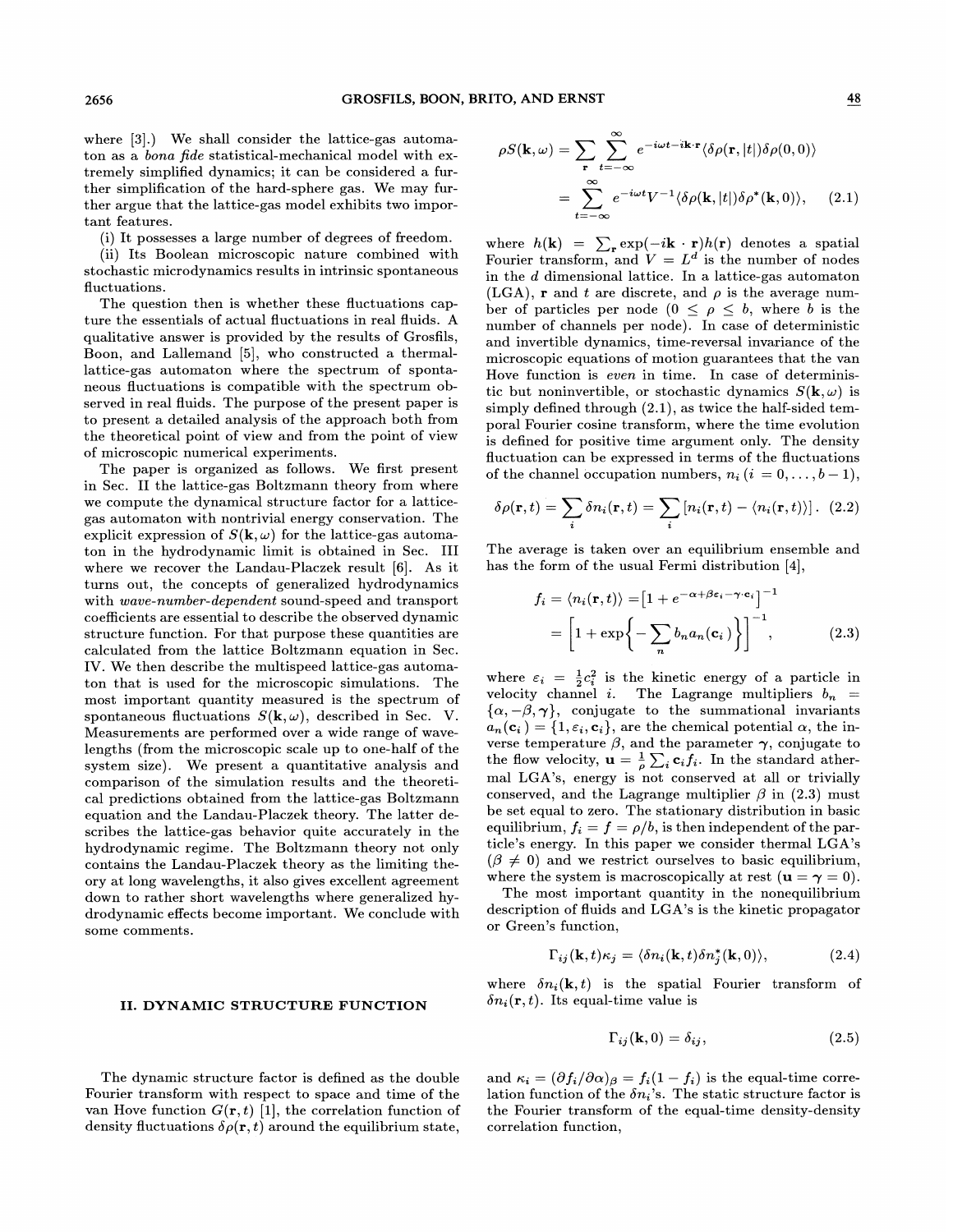as obtained from  $(2.2)$  and  $(2.5)$ .

In the present paper the kinetic propagator will be calculated in the mean-field or Boltzmann approximation. The lattice-gas Boltzmann equation reads [7,8]

$$
n_i(\mathbf{r} + \mathbf{c}_i, t+1) = n_i(\mathbf{r}, t) + I_i(n). \tag{2.7}
$$

To study fluctuations the collision term  $I_i$  can be expanded around the stationary distribution  $f$  in Eq.  $(2.3)$ as

$$
I_i(f+\delta n) = I_i(f) + \sum_j \Omega_{ij}\delta n_j + O[(\delta n)^2], \quad (2.8)
$$

where f satisfies  $I_i(f) = 0$ , and the  $b \times b$  matrix  $\Omega$  is the linearized Boltzmann collision operator. Combination of (2.7) and (2.8) and subsequent Fourier transformation yields to first order in the fluctuation  $\delta n_i$ ,

$$
\delta n_i(\mathbf{k}, t+1) = \sum_j e^{-i\mathbf{k}\cdot\mathbf{c}_i} \left(\delta_{ij} + \Omega_{ij}\right) \delta n_j(\mathbf{k}, t). \quad (2.9)
$$

Equation (2.9) can be solved by iteration. Substituting this solution in (2.4) gives with the help of (2.5),

$$
\Gamma_{ij}(\mathbf{k},t) = \left[e^{-i\mathbf{k}\cdot\mathbf{c}}\left(\mathbb{1}+\Omega\right)\right]_{ij}^t, \qquad (2.10)
$$

which is valid for  $t \geq 0$ . Here  $[\exp(-i\mathbf{k} \cdot \mathbf{c})]_{ij} =$  $\delta_{ij}$  exp( $-i\mathbf{k} \cdot \mathbf{c}_i$ ) is a diagonal matrix. Summing over  $(i, j)$  and taking the temporal Fourier transform yields the dynamic structure factor (2.1),

$$
\rho S(\mathbf{k}, \omega) \equiv 2\text{Re} F(\mathbf{k}, \omega), \qquad (2.11)
$$

where Re denotes the real part and  $F(\mathbf{k}, \omega)$  is defined as

$$
F(\mathbf{k}, \omega) = \sum_{i,j} \left[ \sum_{t=1}^{\infty} e^{-i\omega t} \Gamma_{ij}(\mathbf{k}, t) + \frac{1}{2} \Gamma_{ij}(\mathbf{k}, 0) \right] \kappa_j
$$
  
= 
$$
\sum_{i,j} \{ [e^{i\omega + i\mathbf{k} \cdot \mathbf{c}} - 1 - \Omega]^{-1} + \frac{1}{2} \}_{ij} \kappa_j.
$$
 (2.12)

In obtaining the second equality we have used the relation  $\sum_j \Omega_{ij} \kappa_j = 0$  (see below).

This is the final expression for the dynamic structure factor in Boltzmann approximation. The inverse matrix in (2.12) is b dimensional and depends on  $\omega$  and k. In general, it is too complicated to be inverted analytically and we have used (2.12) for a direct numerical evaluation for the LGA model described in Sec. IV. When one is interested in the dynamic structure factor  $S(\mathbf{k}, \omega)$  in the hydrodynamic regime, i.e., when the system is probed with a wavelength large compared to the interparticle distance and large compared to the mean free path between collisions, then the method of Landau and Placzek [9] allows us to calculate  $S(\mathbf{k}, \omega)$  analytically, from (2.12) in the limit of small spatial and temporal variations ( $\mathbf{k} \to 0$ ,  $\omega \rightarrow 0$ ). The hydrodynamic limit of the dynamic structure factor is computed and discussed in Sec. III.

(2.6) Before closing the present section, we observe that we have used in the above derivation one of the right eigenfunctions of  $\Omega_{ij}$  with zero eigenvalue, i.e.,

$$
\sum_{j} \Omega_{ij} \frac{df_j}{db_n} = \sum_{j} \Omega_{ij} \kappa_j a_n(\mathbf{c}_j) = 0, \qquad (2.13)
$$

with  $f_j$  given by (2.3) and

$$
a_n(\mathbf{c}_i) = \{1, \mathbf{c}_i, \varepsilon_i = \frac{1}{2}c_i^2\}.
$$
 (2.14)

The relation (2.13) follows directly from the observation that  $I_i(f(b_n)) = 0$  for a stationary distribution with Lagrange multipliers  $b_n$ , and also with  $b_n + \delta b_n$ . In the next section we also need the *left* eigenvectors with zero eigenvalue of the nonsymmetric matrix  $\Omega$ . They follow from the conservation lans for the total number of particles, the total energy, and the total momentum, i.e.,

$$
\sum_{i} a_n(\mathbf{c}_i) I_i(n) = 0 \text{ and } \sum_{i} a_n(\mathbf{c}_i) \Omega_{ij} = 0. \quad (2.15)
$$

The quantities  $a_n(c_i)$  in (2.14) are the so-called collisional invariants.

# III. LANDAU-PLACZEK THEORY

In the hydrodynamic regime, i.e., the domain of small values of **k** and  $\omega$ , perturbation methods can be used to evaluate  $S(\mathbf{k}, \omega)$  in (2.12). A convenient starting point is the Boltzmann propagator (2.10) which is the tth power of the nonsymmetric matrix  $e^{-i\mathbf{k}\cdot\mathbf{c}}(1+\Omega)$ . In matrix notation its right eigenvectors are defined through

$$
e^{-i\mathbf{k}\cdot\mathbf{c}}(\mathbf{1}+\Omega)|\psi_{\mu}(\mathbf{k})\rangle = e^{z_{\mu}(\mathbf{k})}|\psi_{\mu}(\mathbf{k})\rangle, \qquad (3.1)
$$

where the b vector  $|\psi_\mu\rangle$  has components  $|\psi_\mu\rangle_i = \kappa_i \psi_\mu(\mathbf{c}_i)$ with  $i = 0, 1, 2, \ldots, b - 1$ . To study the left eigenvectors and the transposed matrix  $\tilde{\Omega}$  we introduce the *thermal* scalar product,

$$
\mathbf{1} - \Omega \mathbf{1}^{-1} + \frac{1}{2} \mathbf{1}_{ij} \kappa_j. \qquad (2.12) \qquad \langle A|B \rangle = \sum_i A(\mathbf{c}_i) B(\mathbf{c}_i) \kappa_i, \qquad (3.2)
$$

where the weight  $\kappa_i$  depends on the temperature. Note that the scalar product does not imply complex conjugation. It has been shown in Refs. [?,10] that the matrix product  $\Omega \kappa$  is symmetric, i.e.,  $(\Omega \kappa) = \kappa \tilde{\Omega} = \Omega \kappa$  for any model satisfying detailed balance, where  $\kappa_{ij} = \kappa_i \delta_{ij}$  is considered as a diagonal matrix. This implies the symmetry,

$$
\langle A|\Omega|B\rangle = \langle B|\Omega|A\rangle = \sum_{i,j} A_i \Omega_{ij} \kappa_j B_j. \tag{3.3}
$$

The model to be discussed in Sec. IV is a detailed-balance model.

Next we consider the eigenvectors. In (2.13) we have already determined the zero eigenvectors  $a_n(c)$  of  $\Omega$ which represent the right eigenvectors  $\psi_{\mu}$  in the longwavelength limit  $(\mathbf{k} \to \mathbf{0})$ . Denoting the eigenvectors as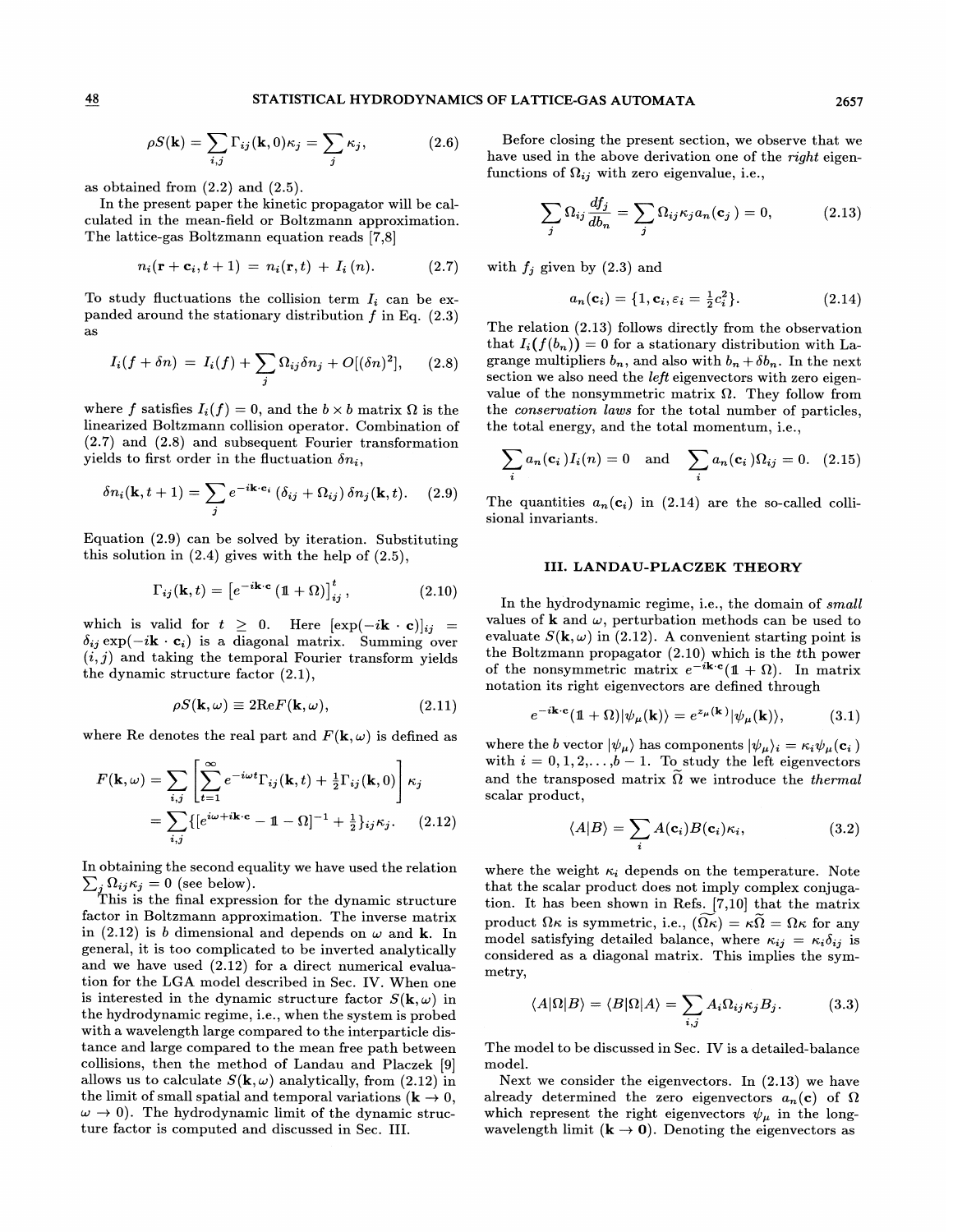$$
|a_n\rangle_i = \{|\rho\rangle_i, |e\rangle_i, |\mathbf{g}\rangle_i\} = \kappa_i \{1, \frac{1}{2}c_i^2, \mathbf{c}_i\}, \quad (3.4)
$$
 the integral

the eigenvalue equations  $(2.13)$  and  $(2.15)$  can be written as  $\cos \theta + \cos \theta = 27$  Re  $\int d\omega \mathcal{D}_{\mu}(\omega)$ 

$$
\Omega|a_n\rangle = 0, \quad \langle a_n|\Omega = 0. \tag{3.5}
$$

The left eigenvectors,  $\langle \phi_\mu |$ , defined through the relation,

$$
\langle \phi_{\mu}(\mathbf{k})|e^{-i\mathbf{k}\cdot\mathbf{c}}(1+\Omega) = e^{z_{\mu}(\mathbf{k})}\langle \phi_{\mu}(\mathbf{k})|,\tag{3.6}
$$

differ from the right eigenvectors  $|\psi_{\mu}(\mathbf{k})\rangle$ . By taking the transpose of (3.6), using the symmetry (3.3), and comparing it with (3.1) we deduce,

$$
\phi_{\mu}(\mathbf{k}) = e^{-i\mathbf{k}\cdot\mathbf{c}}\psi_{\mu}(\mathbf{k})/\mathcal{M}_{\mu}(\mathbf{k}), \qquad (3.7)
$$

where  $\mathcal{M}_{\mu}(\mathbf{k})$  is a normalization constant. The right or the left eigenvectors are not orthogonal, but form a complete biorthonormal set, satisfying,

$$
\sum_{\mu} |\psi_{\mu}\rangle \langle \phi_{\mu}| = \mathbb{1}
$$
  

$$
\langle \phi_{\mu} | \psi_{\lambda} \rangle = \langle \psi_{\mu} | e^{i\mathbf{k} \cdot \mathbf{c}} | \psi_{\lambda} \rangle / \mathcal{M}_{\mu} = \delta_{\lambda \mu}.
$$
 (3.8)

With the help of these eigenfunctions we make the following spectral decomposition of the Boltzmann propagator  $(2.10),$ 

$$
\Gamma(\mathbf{k},t)\kappa = \sum_{\mu} |\psi_{\mu}(\mathbf{k})\rangle e^{z_{\mu}(\mathbf{k})t} \langle \phi_{\mu}(\mathbf{k})|, \tag{3.9}
$$

valid for  $t \geq 0$ . The explicit form of the eigenvectors and eigenvalues is considered in Appendix A. In the notation introduced in  $(3.1)$  and  $(3.4)$ , the structure factor  $(2.11)$ or the closely related function  $F(\mathbf{k}, \omega)$  in (2.12) can be written as

$$
F(\mathbf{k}, \omega) = \langle \rho | \left[ e^{i\omega + i\mathbf{k} \cdot \mathbf{c}} - \mathbb{1} - \Omega \right]^{-1} + \frac{1}{2} | \rho \rangle
$$
  
= 
$$
\sum_{\mu} \langle \rho | \psi_{\mu} \rangle \langle \phi_{\mu} | \rho \rangle \left\{ \left[ e^{i\omega - z_{\mu}(\mathbf{k})} - 1 \right]^{-1} + \frac{1}{2} \right\}
$$
  
\equiv 
$$
\sum_{\mu} \mathcal{N}_{\mu} \mathcal{D}_{\mu}(\omega),
$$
 (3.10)

where (3.9) has been substituted in (2.12). For later convenience we have introduced

$$
\mathcal{N}_{\mu} = \langle \rho | \psi_{\mu} \rangle \langle \phi_{\mu} | \rho \rangle,
$$
  

$$
\mathcal{D}_{\mu}(\omega) = \frac{1}{e^{i\omega - z_{\mu}(\mathbf{k})} - 1} + \frac{1}{2}.
$$
 (3.11)

The integrated intensity at a *fixed* **k** value is given by the sum rule,

$$
\int_{-\pi}^{\pi} \frac{d\omega}{2\pi} \frac{S(\mathbf{k}, \omega)}{S(\mathbf{k})} = \text{Re} \sum_{\mu} \frac{\mathcal{N}_{\mu}}{\langle \rho | \rho \rangle} = 1. \tag{3.12}
$$

Here we have used the relation  $\rho S(\mathbf{k}) = \langle \rho | \rho \rangle$ , as implied by  $(2.6)$ ,  $(3.4)$ , and  $(3.5)$ , and we have evaluated

$$
\begin{aligned} \n\text{Let } \int_{-\pi}^{\pi} d\omega \, \mathcal{D}_{\mu}(\omega) \\ \n&= \text{Re} \int_{-\pi}^{\pi} d\omega \left\{ [e^{i\omega - z_{\mu}(\mathbf{k})} - 1]^{-1} + \frac{1}{2} \right\} = \pi, \quad (3.13) \n\end{aligned}
$$

by contour integration. Each mode contributes a spectral line in (3.12), and their total weight factors add up to unity. However, at finite k values the "weight factors" are not necessarily positive, because the matrices are complex, but not Hermitian.

The dominant contributions come from small values of the denominators, corresponding to the hydrodynamic regime where **k** is small and  $\omega$  is either  $O(k)$  or  $O(k^2)$ . They are given by the hydrodynamic modes: shear mode  $(\mu =\perp)$ , heat mode  $(\mu = T)$ , and two sound modes  $(\mu = \sigma = \pm)$ . To dominant order as  $\mathbf{k} \to 0$ , the right eigenmodes and the eigenvalues are given by

$$
\begin{array}{rcl}\n|\psi_{\perp}\rangle & = & |g_{\perp}\rangle; & z_{\perp}(\mathbf{k}) = -\nu k^2, \\
|\psi_T\rangle & = & |s\rangle; & z_T(\mathbf{k}) = -D_T k^2, \\
|\psi_\sigma\rangle & = & |p + \sigma c_s g_l\rangle; & z_\sigma(\mathbf{k}) = -i\sigma c_s k - \Gamma k^2.\n\end{array} \tag{3.14}
$$

To the same dominant order, the left eigenmodes are given by

$$
\phi_{\mu}(\mathbf{c}) = \psi_{\mu}(\mathbf{c}) / \langle \psi_{\mu} | \psi_{\mu} \rangle, \qquad (3.15)
$$

on account of (3.7) and (3.8). The eigenvectors contain  $\text{the transverse }(\bot) \text{ and longitudinal } (l) \text{ components of the }$ momentum fluctuation  $g(c) = c$ , the entropy fluctuation  $s(c) = \frac{1}{2}c^2 - c_s^2$ , and the pressure fluctuation  $p(c) = \frac{1}{2}c^2$ , as derived in Appendix A. The eigenvalues contain the speed of sound  $c_s$  and the transport coefficients: kinematic viscosity  $\nu$ , heat diffusivity  $D_T$ , and sound damping constant  $\Gamma$ , with explicit expressions given in Appendix A in Boltzmann approximation.

Apart from the slow hydrodynamic modes with  $z_{\mu}(\mathbf{k}) \rightarrow 0$ , there exist in the long-wavelength limit also fast kinetic modes with  $\text{Re}z_{\mu}(0) < 0$ , that lead to terms in (3.9) with exponential decay. Their contribution to (3.10) is negligible when compared to the hydrodynamic modes. In the subsequent analysis we restrict therefore the summation in (3.10) to the hydrodynamic modes (indicated below by an asterisk on the summation sign). Furthermore we focus on the frequency range in the spectral density  $S(\mathbf{k}, \omega)$ , where  $\omega$  is linear in k (Brillouin lines). To carry out a consistent perturbation expansion of  $F(\mathbf{k}, \omega)$  in (3.10) for small k, we keep  $\omega/k$  constant, and expand  $F(\mathbf{k}, \omega)$  in powers of k, keeping terms up to  $O(k^2)$ . The dominant nonvanishing contribution  $|O(k)|$ yields the line shifts, and the next contribution  $[O(k^2)]$ yields the line shape (width and asymmetry).

We first deduce from (3.10) that

$$
F(\mathbf{k}, \omega) = \sum_{\mu} {}^{*} \mathcal{N}_{\mu} [i\omega - z_{\mu}(\mathbf{k})]^{-1} [1 + O(k^{2})], \quad (3.16)
$$

where we used the relation  $(e^x - 1)^{-1} + \frac{1}{2} \simeq x^{-1} + O(x)$ , valid for small x. The coefficients  $\mathcal{N}_{\mu}$  in (3.11) are evaluated in Appendix B for small  $k$ , and yield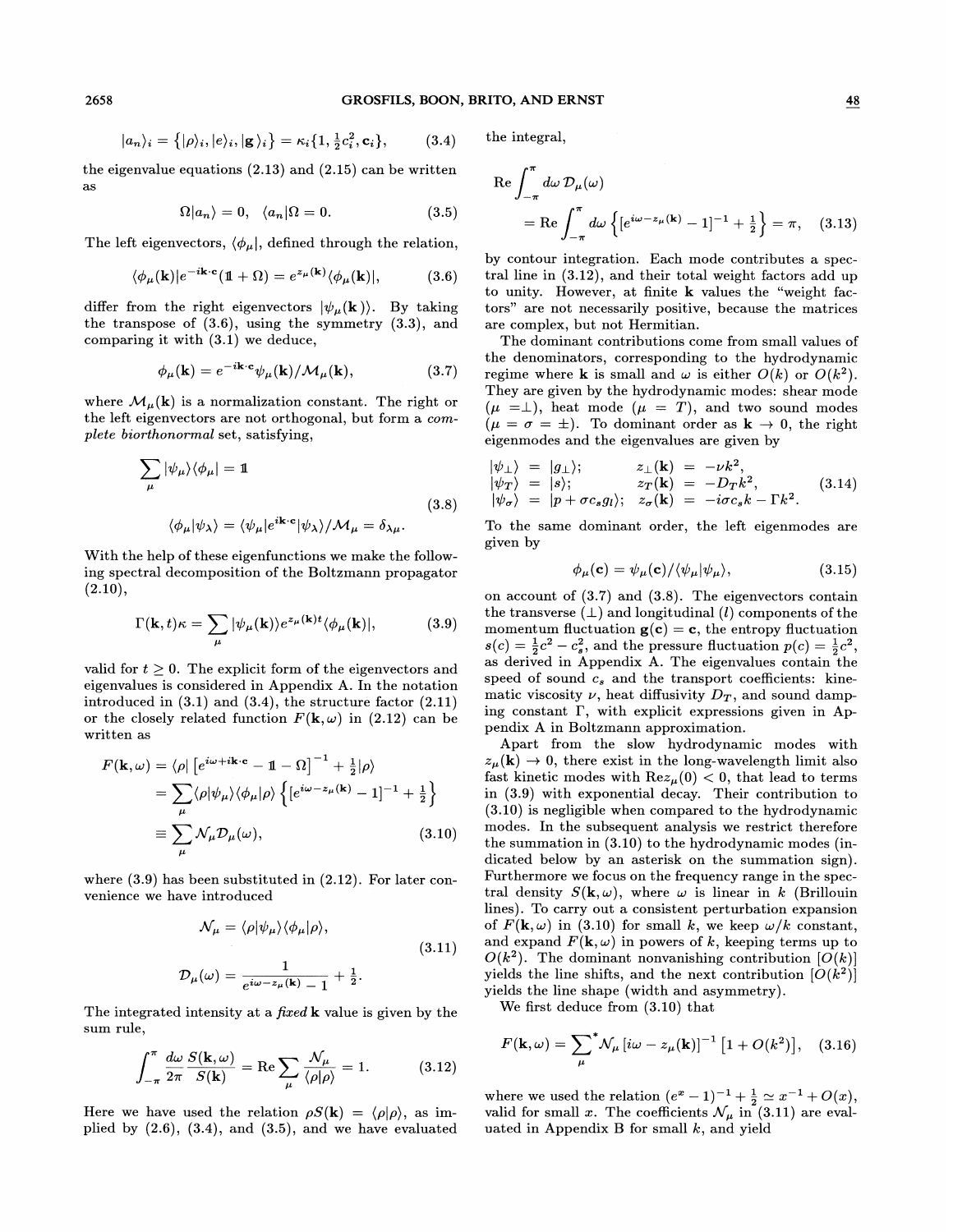### STATISTICAL HYDRODYNAMICS OF LATTICE-GAS AUTOMATA 2659

$$
\mathcal{N}_{\sigma} = \frac{\langle \rho | \rho \rangle}{2\gamma} \left\{ 1 + \frac{ik}{\sigma c_s} \Big[ \Gamma + (\gamma - 1) D_T \Big] \right\} + O(k^2),
$$

$$
\mathcal{N}_T = \langle \rho | \rho \rangle \left( \frac{\gamma-1}{\gamma} \right) + O(k^2).
$$

We have further introduced the ratio

$$
\gamma = \frac{c_s^2}{c_T^2} = \frac{\langle p|p\rangle\langle \rho|\rho\rangle}{\langle p|\rho\rangle^2},\tag{3.18}
$$

 $(3.17)$  with  $c_s$  and  $c_T$ , respectively, the adiabatic and isothermal speed of sound, for the thermal lattice gas. The identification of the quantities (3.17) in terms of thermodynamic derivatives and transport coefficients is shown in Appendix A.

Combination of  $(3.10)$ ,  $(3.16)$ , and  $(3.17)$  yields the dynamic structure factor in the Landau-Placzek approximation [6],

$$
\frac{S(\mathbf{k},\omega)}{S(\mathbf{k})} = \left(\frac{\gamma-1}{\gamma}\right) \frac{2D_Tk^2}{\omega^2 + (D_Tk^2)^2} + \frac{1}{\gamma} \sum_{\pm} \frac{\Gamma k^2}{(\omega \pm c_s k)^2 + (\Gamma k^2)^2} + \frac{1}{\gamma} \Big[ \Gamma + (\gamma-1)D_T \Big] \frac{k}{c_s} \sum_{\pm} \frac{(c_s k \pm \omega)}{(\omega \pm c_s k)^2 + (\Gamma k^2)^2}.
$$
\n(3.19)

For small k values and  $\omega \sim O(k)$  this expression is consis- $\,\mathrm{tent\,\,to\,\,terms\,\,of\,\,relative\,\,order}\,\,O(k^2)\,\,excluded.\,\,The\,\,scat$ tering function has the standard form as obtained from the linearized hydrodynamic equations [6]. The first two terms in (3.19) represent three symmetric Lorentzians. The first one is the Rayleigh peak with a width  $D_T k^2$  and the other two Doppler shifted  $(\pm c_s k)$  lines are the Brillouin peaks with a width  $\Gamma k^2$ . The last terms in (3.19) describe asymmetric contributions to the Brillouin lines (there are no asymmetric corrections for the Rayleigh line). On the relevant scale  $\omega \sim O(k)$ , the Brillouin shift of  $O(k)$  is the dominant feature that determines the structure of  $S(\mathbf{k}, \omega)$ . The line shape of the Brillouin line is determined by the linewidth and the asymmetry terms, which are of relative order  $O(k)$  with respect to the shift. The power spectrum (3.19) consisting of the Rayleigh line and the asymmetric Brillouin lines, derived here from the Boltzmann equation for the thermal lattice gas, are in complete agreement with the results of the Landau-Placzek theory for continuous isotropic Huids [1]. All further corrections to the Landau-Placzek theory are at least of relative order  $O(k^2)$  and would involve higher order transport coefficients, such as Burnett coefficients.

The well-known sum rule for the integrated intensity in the Landau-Placzek theory follows from (3.19) as

$$
\int_{-\infty}^{\infty} d\omega \, S(\mathbf{k}, \omega) = 2\pi S(\mathbf{k}). \tag{3.20}
$$

The same result can be derived by taking the limit as  $\mathbf{k} \rightarrow \mathbf{0}$  of the formulas (3.12) and (3.13), where one should notice that the small k limit and the  $\omega$  integration in (3.13) cannot be interchanged, because the  $\omega$  integral does not converge uniformly near  $\omega = 0$ . Furthermore, it is shown in Appendix B how the strength factors for the line  $\mu = T$  and  $\mu = \sigma = \pm$  reduce to the Landau-Placzek amplitudes  $(1 - \gamma^{-1})$  and  $(2\gamma)^{-1}$ , respectively.

### IV. EIGENVALUE SPECTRUM

In order to analyze the structure function  $S(\mathbf{k}, \omega)$  and to assess the limits of validity of the Landau-Placzek theory both eigenvalues,  $z_{\mu}(\mathbf{k}) = \text{Re} z_{\mu}(\mathbf{k}) + i \text{Im} z_{\mu}(\mathbf{k})$ , and eigenfunctions are required. A perturbative calculation of these quantities at small  $k$  can be carried out analytically and is summarized in Appendix A. Beyond the small  $k$  limit eigenvalues and eigenfunctions have been analyzed numerically, following the method of [11].

At fixed wavelength and scattering angle k each eigenmode contributes according to (3.10) and (3.12) a spectral line with a maximum located approximately [12] at  $\text{Im}z_{\mu}(\mathbf{k})$  and a width determined by  $\text{Re}z_{\mu}(\mathbf{k})$ . The eigenfunctions, on the other hand, enter in the weight factors  $\langle \rho | \psi \rangle \langle \phi | \rho \rangle$  in (3.10), and predominantly determine the line shapes and the value at the maxima, as well as the Landau-Placzek amplitudes.

In this section we focus on the structure of the eigenvalue spectrum, as obtained by numerical calculation performed on the two-dimensional lattice gas [5] whose presentation is postponed to Sec. V. Indeed the analysis in the present section does not require a detailed specification of the model, as the results obtained here exhibit features of sufficient generality. Furthermore these results will be useful for the analysis of the dynamic structure factor and related quantities discussed in Sec. V.

There are slow or hydrodynamic modes with  $\text{Re}z_{\mu}(\mathbf{k}) \sim O(k^2)$  as  $k\rightarrow 0$ , which may be propagating with a sound speed  $\text{Im}z_{\mu}(\mathbf{k})/k \equiv c_{\mu}(\mathbf{k})$ , or may be purely diffusive  $[\text{Im}z_{\mu}(\mathbf{k}) = 0]$ . The fast or kinetic modes with  $\text{Re}z_{\mu}(\mathbf{k}) \neq 0$  at  $k = 0$  may become propagating at nonzero k values. In the k interval  $(0, \frac{1}{2})$  of Fig. 1(a) one observes that six pairs of kinetic modes become propagating. The general features of these eigenvalue spectra have been extensively discussed in [11,13].

As an illustration Figs.  $1(a)$  and  $1(b)$  show the real and imaginary part of the eigenvalues for the two-dimensional thermal lattice gas, to be discussed in Sec. V. At small k values there are four hydrodynamic modes: two sound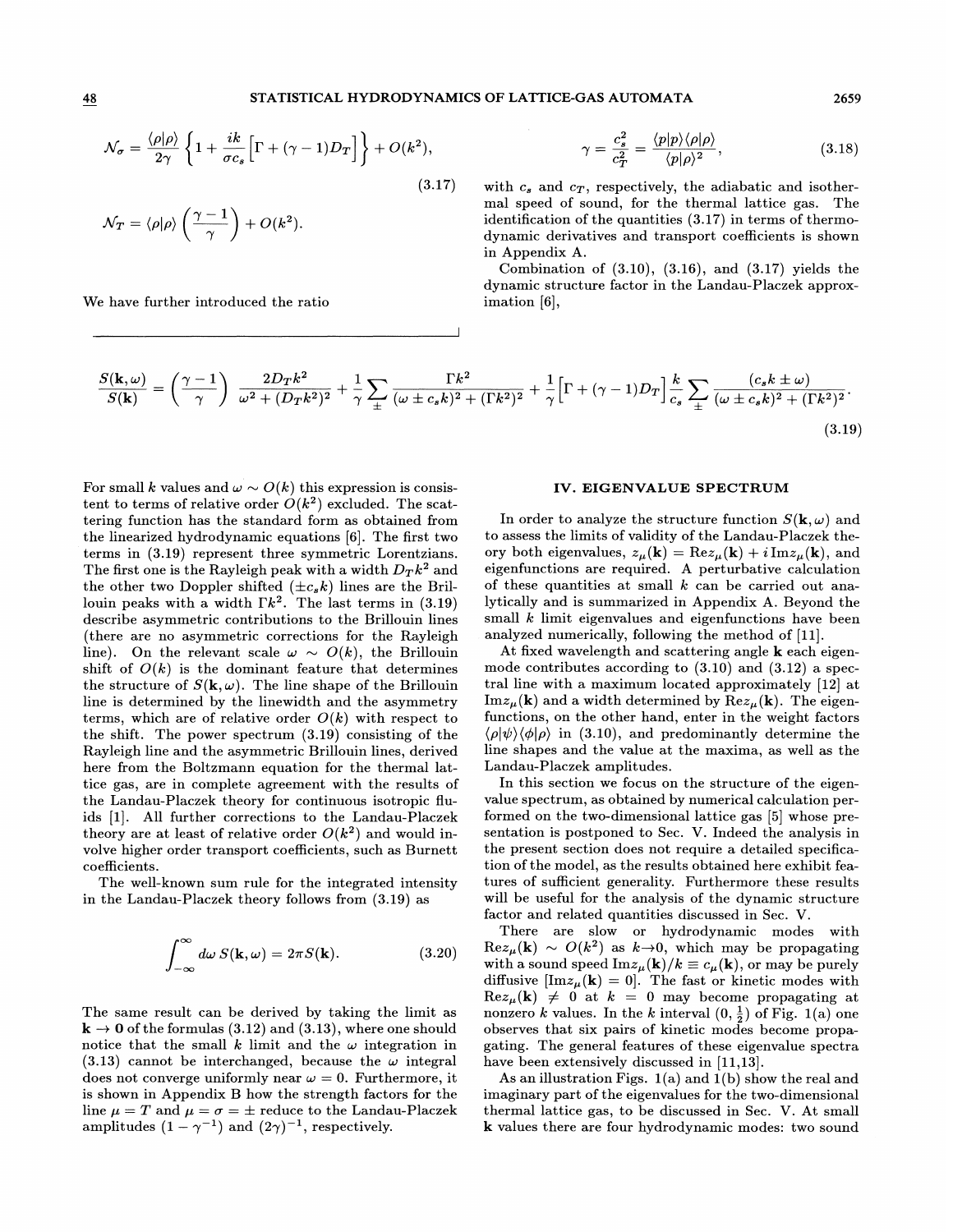modes ( $\mu = \sigma = \pm$ ), a shear mode ( $\mu = \pm$ ), and a heat mode  $(\mu = T)$  with diffusivities given in (3.14). In addition there are kinetic modes. The total number of modes equals the number b of allowed velocity states ( $b = 19$ in the model of Sec. V), and their values depend on the details of the collision rules.

The eigenvalue spectra have a number of universal features in common with continuous liquids and gases, which are important in the analysis of the structure function. They are mainly determined by the ratio of the mean free path,  $\ell_o \sim 1/\rho$ , and the probing wavelength  $\Lambda = 2\pi/k$ , i.e., by the product  $k\ell_o$ .

a. Hydrodynamic regime  $(k\ell_o \ll 1)$ . In this regime, that corresponds to  $k \lesssim 0.6$  [14] in Figs. 1(a), 1(b), and 1(c)  $(\Lambda \gtrsim 10)$ , there is a clear separation between the hydrodynamical eigenvalues and the kinetic ones. Furthermore, the values  $z_{\mu}(\mathbf{k})$  of the hydrodynamic modes are given by (3.14) with macroscopic transport coefficients independent of the wave number k. In this regime the hypothesis of the Landau-Placzek theory is satisfied: long wavelength fluctuations decay essentially according to the linearized macroscopic hydrodynamic equations; there is a Brillouin doublet and a central Rayleigh line. The Landau-Placzek theory gives a good approximation to the Boltzmann structure function, as described by  $(3.19).$ 

b. Generalized hydrodynamic regime  $(k\ell_o < 1)$ . The classical hydrodynamic description with constant transport coefficients breaks down for  $k \gtrsim 0.6$ , and the nonlocal response of the system to spatial inhomogeneities renders the transport coefficients  $k$  dependent. As  $k$ increases, the separation between the macroscopic relaxation rates  $(3.14)$  [dashed lines in Fig.  $1(a)$ ] and the exact ones increases. The latter ones may be described in terms of generalized k-dependent transport coefficients:  $D_{\mu}(\mathbf{k}) = {\nu(\mathbf{k}), \Gamma(\mathbf{k}), D_{T}(\mathbf{k})}$  with  $D_{\mu}(\mathbf{k}) =$ 



(a) Real eigenvalue spectrum of the  $19$ -bi<sup>d</sup>  $s$ ent the hydrodynamic relaxation rates, see (3.14); (b) Imaginary eigenvalue spectrum of the 19-bit LGA at high  $\rho = 6.0, e = 6.7$ ; (c) Same as (a) for low density:  $\{\rho = 1.1, e = 1.1\}$ ; (d) Same as (b) for low density:  $\{\rho = 1.1, e = 1.1\}$ is given in  $2\pi\times$  (reciprocal lattice units);  $\text{Re}z_\mu(\mathbf{k})$  and  $\text{Im}z_\mu(\mathbf{k})$  are frequencies expressed in units of  $2\pi\times$  (reciprocal automaton time steps).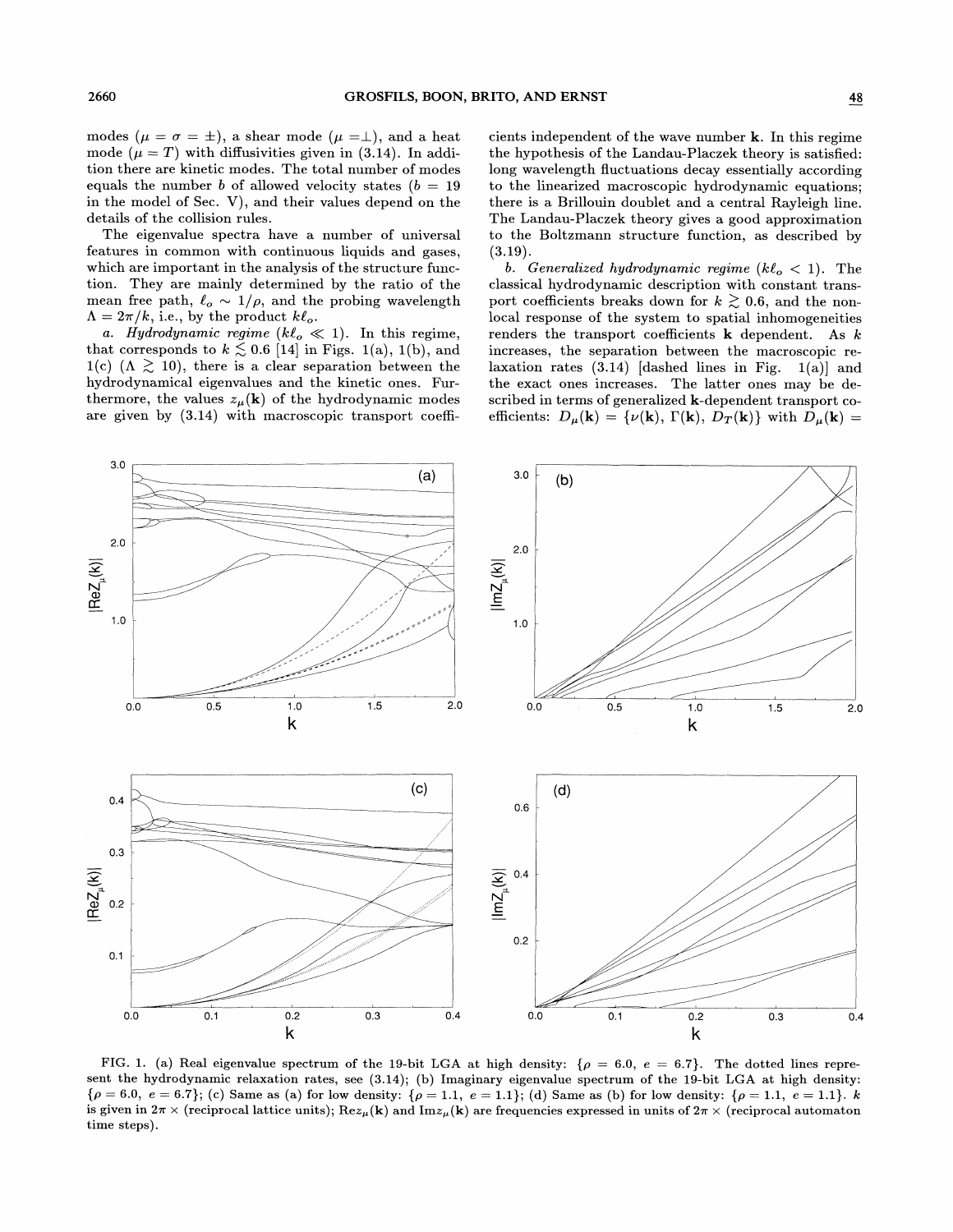$\text{Re}z_{\mu}(\mathbf{k})/k^2$ . The resulting  $D_T(\mathbf{k})$  and  $\Gamma(\mathbf{k})$  will be shown in the figures of Sec. VE. Of course the speed of propagation  $c_s(\mathbf{k})$  is also showing some dispersion. However, there still is a clear separation between hydrodynamic and kinetic eigenvalues; so the contributions of the kinetic modes need not be considered when interpreting the measured spectra. One can expect deviations between the Landau-Placzek theory and the Boltzmann theory for  $S(\mathbf{k}, \omega)$ . A superficial inspection of Fig. 1(a) shows that the regime of generalized hydrodynamics corresponds to the interval  $0.6 \leq k \leq 1.25$ . However, closer inspection shows the following: for k parallel to a basis vector, say  $\mathbf{1}_x$ , the matrix in (3.10) is invariant under the reflection  $c_y \leftrightarrow -c_y$ . Consequently the matrix in (3.9) can be decomposed in two subspaces with even and odd parity in  $c_y$ . Therefore  $S(\mathbf{k}, \omega)$  in (3.10) only couples to the even subspace containing sound ( $\mu = \sigma = \pm$ ) and heat  $(\mu = T)$  modes. It does not couple to the shear mode  $(\perp)$ with odd  $c_y$  parity. Therefore, when considering  $S(\mathbf{k}, \omega)$ , the regime of generalized hydrodynamics extends in Fig. 1(a) till about  $k \approx 1.5$  or to a wavelength of four lattice units.

To test the concepts of generalized hydrodynamics one may substitute the **k**-dependent parameters  $c_s(\mathbf{k})$ ,  $\Gamma(\mathbf{k})$ , and  $D_T(\mathbf{k})$ , (as obtained from the numerical evaluation of the eigenvalues) into the Landau-Placzek formulas (3.19) and compare this result from generalized hydrodynamics with the Boltzmann prediction (3.10) (see discussion in Sec. V). The latter does not involve any long wavelength or slow mode approximations.

c. Kinetic regime  $(k\ell_o \geq 1)$ . For large k values  $(k > 1.5)$  one can no longer make a distinction between fast and slow modes, as all decay rates are of the same magnitude. All kinetic and hydrodynamic modes of even  $c_y$  parity couple to the structure function and contribute a spectral line, which has a Doppler shift if the mode is propagating. In the kinetic regime it is physically meaningless to parametrize the observed spectral lines in terms of a central Rayleigh line and a Brillouin doublet, even with k-dependent coefficients.

To illustrate the importance of the mean free path,  $\ell_o \sim 1/\rho$ , as the relevant length scale, we show in Figs.  $1(c)$  and  $1(d)$  the eigenvalue spectrum at low density  $(\rho/\rho_{\rm max} = 0.06)$  [Figs. 1(a) and 1(b) refer to the same model at high density  $(\rho/\rho_{\rm max} = 0.32)$ . The regime of classical hydrodynamics ( $k \lesssim 0.15$  or  $\Lambda \gtrsim 42$ ) is about a factor of 6 smaller, and that of generalized hydrodynamics about a factor of 8, as compared to Figs.  $1(a)$ and 1(b). For  $k \gtrsim 0.4$  one observes the so-called Knudsen regime, where the collision matrix in (3.10) is only a small perturbation on the propagation term [11].

### V. POWER SPECTRUM

### A. Thermal-lattice-gas model

The fluid model considered here is the two-dimensional multispeed lattice gas introduced in [5]. It resides on a triangular lattice where particles undergo displacements

from node to node with velocity moduli 1,  $\sqrt{3}$ , and 2 (in lattice units per time step); they have energy  $1/2$ ,  $3/2$ , and 2, respectively, and rest particles have zero energy. Displacements are along any of the six lattice axes for particles with velocities 1 and 2, and along any of the six directions bisecting the lattice axes for particles with velocity modulus  $\sqrt{3}$ . Rest particles reside on the lattice nodes. Particles obey the exclusion principle, i.e., each channel can be occupied by at most one particle. There are 19 channels  $(6+6+6+1)$  per node and the present lattice-gas automaton is referred to as the 19-bit model [5] since the state of a node is coded by a 19-bit word. Collisions are modeled by configurational changes on each node compatible with conservation of particle number  $\rho$ , momentum  $g$ , and energy e per node. After collision, particles propagate to a new site of the lattice according to their velocity vector, and the sequence collision-propagation reiterates. Elementary configurations that transfer energy during collision are illustrated in Ref. [5]. The 19-bit model can be viewed as a multilevel system where particles are redistributed after collision amongst the energy levels by a nontrivial energy conserving process; the redistribution is governed by a symmetric matrix of transition probabilities such that all transitions between input and output configurations are equally probable within the class of states, defined by the parameter set  $(\rho, \mathbf{g}, e)$  of conserved quantities.

The two-step sequence, collision-propagation, is mathematically expressed by a set of microdynamical equations [4] from which the lattice Boltzmann equation (2.7) can be obtained. In the LGA implementation, the microscopic evolution is operationally realized by the application of the transition probability matrix followed by a bit-shifting operation. All configurations are organized into classes, specified by the parameter set  $(\rho, \mathbf{g}, e)$ ; collisions are performed by picking at random an output state among all states in the same class as the input state. The model is a detailed-balance model with symmetric transition rates.

#### B. Relevant parameters

We now examine the spontaneous density fluctuations in the microscopic simulations and compare the simulation results with the theoretical predictions of Secs. II and III. The dynamic structure factor  $S(\mathbf{k}, \omega)$  is obtained by space and time Fourier transformation of the data of the local density fluctuations  $\delta \rho({\bf r}, t)$ . The analysis treats  $S(\mathbf{k}, \omega)$  as a spectral function, i.e., as a function of  $\omega$  taken at fixed values of the wave number  $k = |\mathbf{k}|$ . The measured spectra are smoothed (noise reduction) by averaging over a sufficiently large number of spectra (typically 400) and by filtering out the high frequency oscillations in  $\omega$  using the procedure described in [15].

The simulations are performed with the following specifications: (i) system sizes of  $512\times512$  and 2048 time steps; (ii) periodic boundary conditions; (iii) initialization with zero total momentum, i.e., the system is at rest; (iv) measurements are performed after the system has reached equilibrium.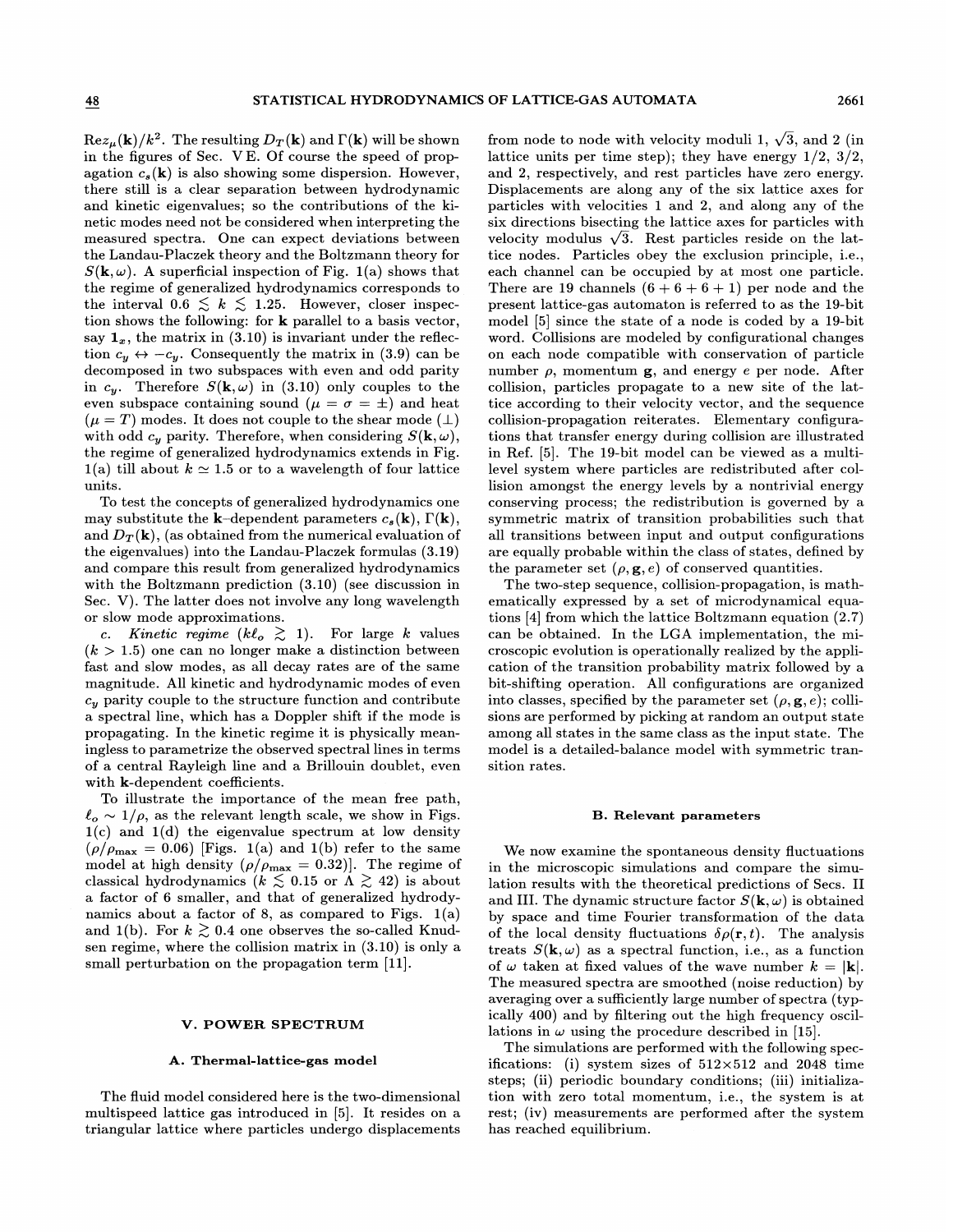TABLE I. Range of thermodynamic parameters and wave vectors for the simulations.

| Density range:                      | $\rho = [1.27, 9.5]$                                                   |
|-------------------------------------|------------------------------------------------------------------------|
| Energy range:<br>Wave number range: | $e = [1.13, 12.0]$<br>$\mathbf{k} = k \mathbf{1}_x, k = [0.049, 1.94]$ |
|                                     | $\mathbf{k} = k \mathbf{1}_y, k = [0.085, 1.11]$                       |

Correlations of fluctuations are measured at various thermodynamic parameters and at several wave numbers, as summarized in Table I. The thermodynamic state is specified by the number of particles  $\rho = \sum_i f_i$ , and the energy  $e = \sum_i \epsilon_i f_i$ , which are set by the fugacity  $z =$  $\exp(-\alpha)$  and the reduced temperature  $\theta = \exp(-\beta/2)$ on account of (2.3). For the simulations discussed in this paper the thermodynamic parameters are chosen as

$$
z = 0.8, \ \theta = 0.8 \rightarrow \rho = 6.0, \ e = 6.7
$$
 (high density)  
(5.1)  
 $z = 0.1, \ \theta = 0.8 \rightarrow \rho = 1.1, \ e = 1.1$  (low density).

In the simulations the wave vector  $\bf{k}$  is oriented either along the horizontal  $x$  direction or along the vertical  $y$ direction with  $\mathbf{k} = k_x \mathbf{1}_x$ ,  $k_x = 2\pi k^*/L = k^*k_0$ , and  $\mathbf{k} =$  $k_y 1_y$ ,  $k_y = \pi \sqrt{3k^*/L}$ , respectively. Here  $k^*$  is an integer  $\kappa_y$   $\mathbf{I}_y$ ,  $\kappa_y$  =  $\pi \sqrt{3\kappa}/L$ , respectively. Here  $\kappa$  is an integered and L is the linear size of the lattice, i.e., the number of nodes along the  $x$  and  $y$  direction (in our simulations  $L = 512$ .

We will compare the results of numerical simulations with the Boltzmann expression for  $S(\mathbf{k}, \omega)$  in (2.11) and (3.10), obtained by numerical evaluation. For small k we will also use the Landau-Placzek expression (3.19) with the thermodynamic quantities  $\gamma$  and  $c_s$  computed from (3.18) and (A5), and the Boltzmann transport coefficients  $\nu$  and  $D_T$ , computed from (A11).

The accuracy on the linewidth measurement is set by the frequency resolution  $\Delta \omega = 2\pi/T_0$  (where  $T_0$  is the total simulation time; here  $T_0$  = 2048) and so it decreases with the width of the spectral lines, i.e., when k decreases. Therefore we set a practical lower limit at  $k = 4k_0 \approx 0.05$  (which corresponds to a wavelength of 130 lattice units).

## C. High density

Spectra  $S(\mathbf{k}, \omega)$  obtained at small wave numbers are characteristic of the hydrodynamic behavior at long wavelengths. A typical example at high density  $(\rho/\rho_{\text{max}} \simeq 0.36)$  is shown in Fig. 2(a), where  $k = 12k_0 \simeq$  $(\rho/\rho_{\text{max}} \simeq 0.36)$  is shown in Fig. 2(a), where  $k = 12k_0 \simeq 0.15$ , corresponding to a wavelength  $\Lambda \simeq 42$ . According to the discussion of Sec. IV [see Fig. 1(a)] this is well inside the hydrodynamic regime where the predictions of the Boltzmann theory (2.12) and the Landau-Placzek theory (3.19) coincide. The dynamical structure factor exhibits the typical line shapes of the Rayleigh-Brillouin spectrum in real fluids [6]. It consists of a Brillouin doublet, located at  $\omega = \pm c_s k$ , and a Rayleigh line centered at

 $\omega = 0$  (for models without conserved energy, the Rayleigh line is absent). In the small  $k$  domain the spectral density of lattice-gas fluctuations is very well reproduced by the Landau-Placzek theory (3.19) except in the height of the Brillouin peaks, as can be seen in Fig. 2(a). This is probably due to the poor resolution at small k values of the peaks where fluctuations in the simulation data are most pronounced.

When the value of the wave number increases, the Landau-Placzek theory progressively fails to reproduce the measured spectra, since linearized hydrodynamics with constant transport coefficients becomes invalid at short wavelengths. At  $k = 50k_0 \approx 0.6$  one enters the regime of generalized hydrodynamics where the simulation data are in excellent agreement with the Boltzmann theory (except for the peak values).

When  $k$  increases further, the deviations from classical hydrodynamics become larger. This is clearly exemplified in Fig. 2(b), which shows a comparison between the measured and computed dynamical structure factors at  $k = 136k_0 \approx 1.67$ . The figure shows that the Boltzmann prediction remains valid down to quite short wavelengths (here  $\Lambda \simeq 4$ ). The relevant k value lies on the border between kinetic and generalized hydrodynamic regimes, as can be seen from Fig.  $1(a)$ . Therefore the Landau-Placzek predictions with constant transport coefficients are expected to fail completely; however, when combined with the  $k$  dependent sound speed and transport coefficients, calculated from the eigenvalue spectrum, considerable improvement is obtained. The spurious oscillations in the simulated  $S(\mathbf{k}, \omega)$  are effects of the smoothing procedure applied to the noisy data [16].

# D. Low density

Similar conclusions can be drawn from the spectral analysis of the lattice-gas simulations at different densities with the observation that at low density, the range of validity in  $k$  of the different approximations is narrower, as can be inferred from the discussion in Sec. IV. We illustrate these effects in Figs.  $2(c)$  and  $2(d)$  with two fluctuation spectra at low density ( $\rho/\rho_{\rm max} = 0.067$ ). Figure 2(c) refers to a k value  $(k = 12k_0 \simeq 0.15)$  on the border between classical and generalized hydrodynamics [see Figs.  $1(c)$  and  $1(d)$ ]. Here the Landau-Placzek and Boltzmann predictions are in good agreement with the simulations. Figure 2(d) refers to a  $k$ value ( $k = 52k_0 \approx 0.64$ ) far inside the kinetic regime, in the so-called Knudsen regime (see  $[11]$ ). The simulation data are very noisy and it is difficult here to separate spurious oscillations from the kinetic spectral lines. In this almost collisionless regime correlation efFects through the periodic boundary conditions might be quite substantial. The Boltzmann theory follows more or less the general trends. Inspection of the eigenvalue spectrum in Figs. 1(c) and 1(d) at  $k \approx 0.64$  and a numerical analysis of the eigenfunctions show that  $S(\mathbf{k}, \omega)$  is strongly coupled to the six modes with  $\text{Re}z_{\mu}(\mathbf{k}) \simeq 1.7$ , four of which are propagating. In the "Brillouin lines" of Fig. 2(d) the outer peaks are a superposition of two different lines and the inner ones of three.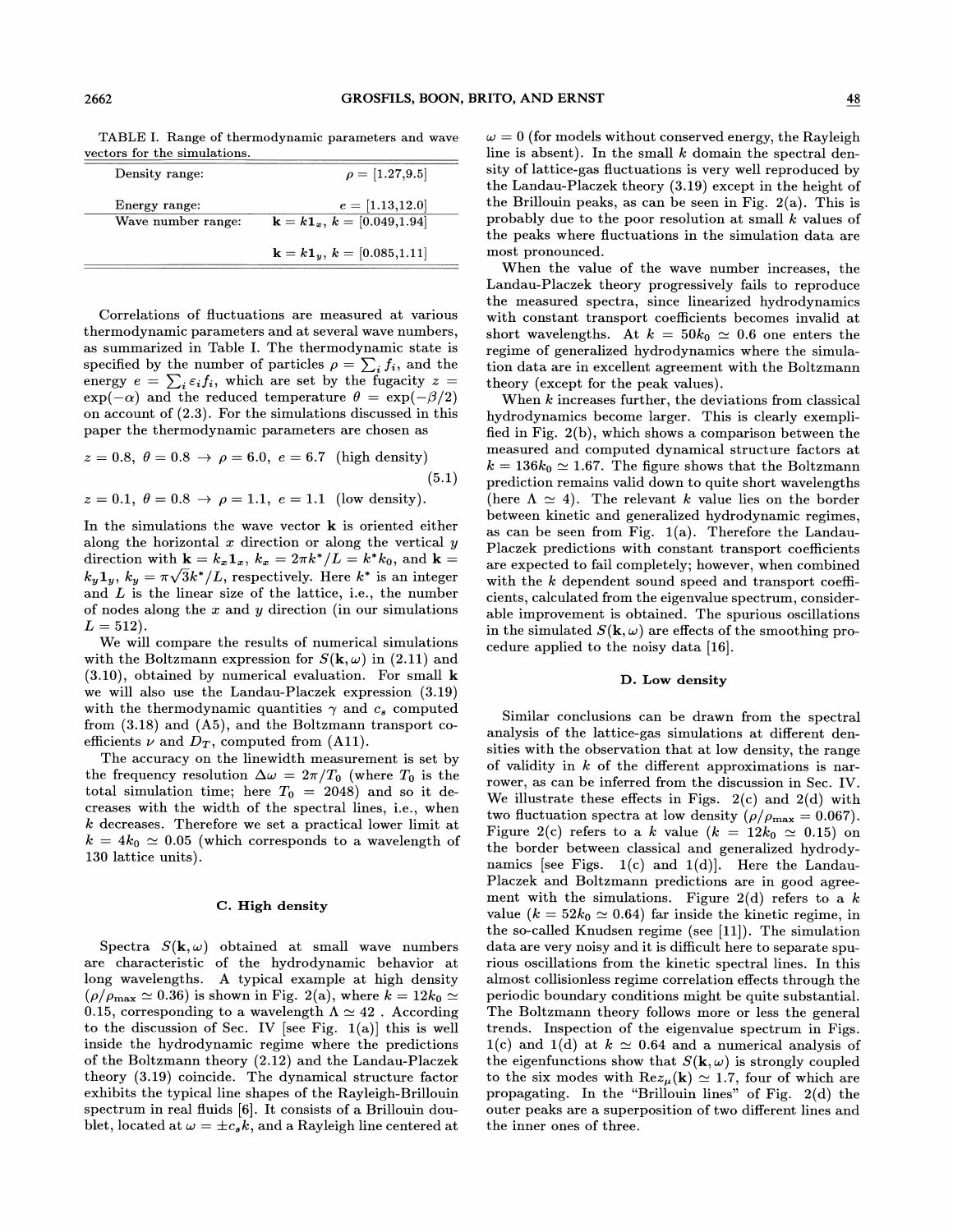## E. Shifts and widths

A more quantitatively significant analysis of these efible if the measured structure functions can  $\epsilon$  is teasible if the measured structure functions can be suitably parametrized in terms of a few physically relevant parameters, which can be compared w responding theoretical predictions. Such a parametrization is provided by the Land For a given  $k$  value the Landau-Placzek expression  $(3.19)$ is fitted to the simulation data using a  $\chi^2$  fit and yields k-dependent values for  $c_s(k), \gamma(k), D_T(k)$ , and  $\Gamma(k)$ , as shown in Fig. 3.

These results can be compared directly with the  $k$ dependent speed of sound and transport coefficients, cal $c$ ulated in Sec. IV from the eigenvalues of the Boltzmann equation. In the same spirit a  $k$ -dependent Landau-Placzek ratio  $\gamma(k)$  can be introduced with the help of the  $k$ -dependent strength factors on the right-hand side of (3.12).

We first discuss [see Fig.  $3(a)$ ] the measured Doppler shifts  $\omega_s(k)$  of the Brillouin lines (black dots) pare them with the shift  $\text{Im}z_{\pm}(\mathbf{k}) = \pm c_s(k)k$  computed<br>from the Boltzmann equation (dashed-dotted line). The thermodynamic speed of sound  $c_s \simeq 1.26$  (dotted line)  $\rm{Hom} \,\, (A5)$  using high density paral [5.1]. The measured dispersion in the sound speed (black



FIG. 2. The dynamic structure factor  $S(\mathbf{k}, \omega)$  as a function of the frequency  $\omega$  for the 19-bit lattice-gas automaton. Comparison between simulation results (solid line) and theoretical computations: Landau-Placzek theory, Eq. (3.19) (dashed curve)  $\alpha$  results (bond line) and theoretical comparational. Exhibit function of  $\epsilon$  is equal to  $\epsilon$  if  $\epsilon$  is equal to  $\epsilon$  is equal to  $\epsilon$  is equal to  $\epsilon$  is equal to  $\epsilon$  is equal to  $\epsilon$  is equal to  $\epsilon$  is equal to (2.12) (dotted curve). Thermodynamic state:  $\rho = 6.0$ ;  $e = 6.7$  [(a), (b)];  $\rho = 1.1$ ;  $e = 1.1$  [(c), (d)].<br>(512)<sup>2</sup>.  $\omega$  is expressed in units of  $2\pi/T_0$ , where  $T_0$  is the total number of time steps ( $T_0 = 2048$ );<br>n 512) $^2.$   $\omega$  is expressed in units of  $2\pi/T_0,$  wher  $S(k,\omega)/S(k)$  is expressed in reciprocal  $\omega$  units;  $\mathbf{k} = k\mathbf{1}_x$ ,  $k = 12k_0 \approx 0.15$  (a),  $k = 136k_0 \approx 1.67$  (b),  $k = 12k_0 \approx 0.15$  (c),  $k = 52k_0 \simeq 0.64$  (d).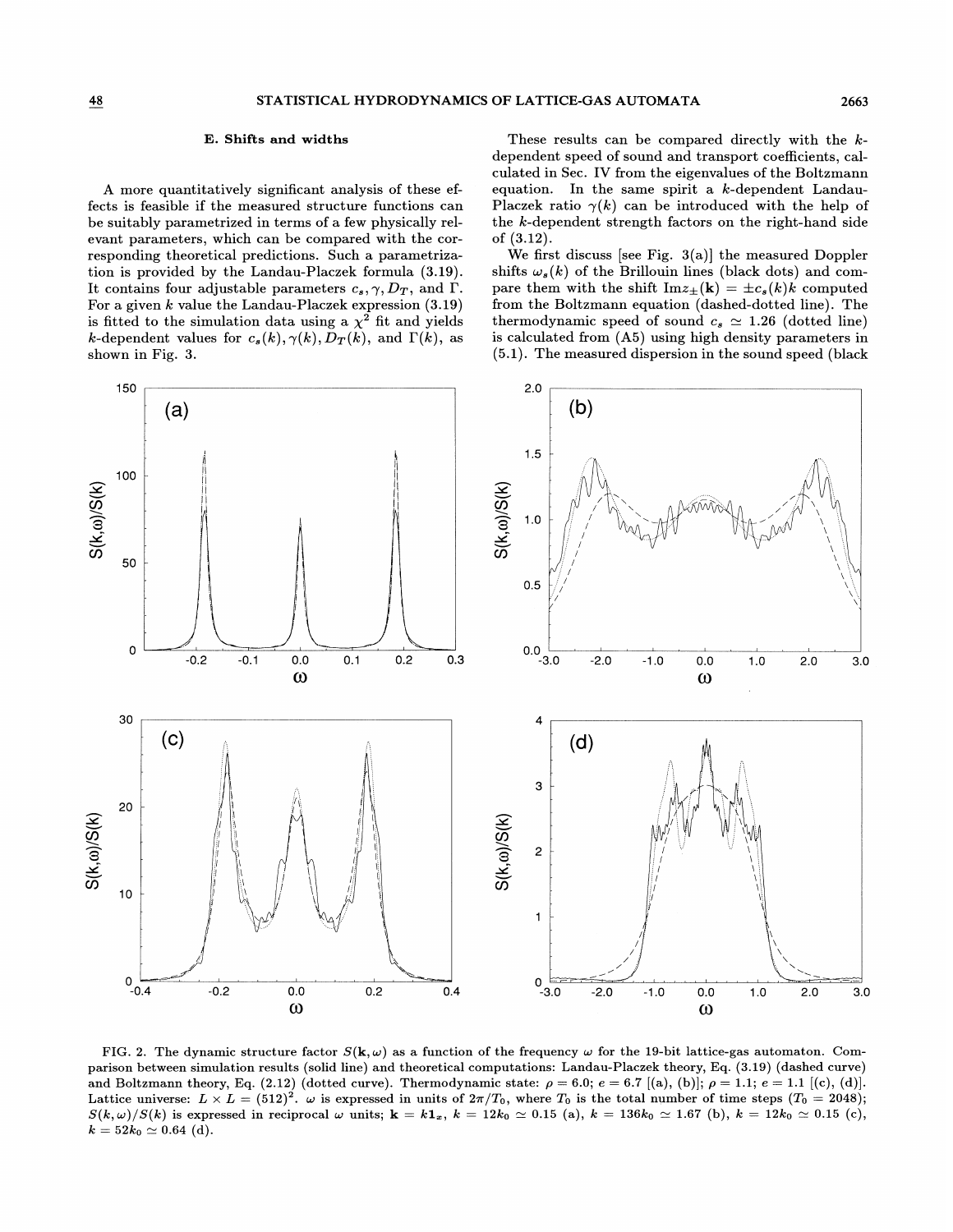dots) is remarkably well accounted for up to  $k \approx 1.5$  by the Boltzmann theory for  $c_s(k)$  (dashed-dotted line), confirming the validity of generalized hydrodynamics. We recall that the wave number  $k \approx 1.5$  in Fig. 1(a) separates the generalized hydrodynamic and kinetic regimes. In the kinetic regime the parametrization (3.19) has lost all physical meaning.

It is also possible to test certain aspects of the theory, such as the location of the Brillouin peaks, independent



FIG. 3. Dispersion in thermal-lattice-gas automata. (19-bit model: thermodynamic state:  $\rho = 6.0, e = 6.7;$  $k = k1<sub>x</sub>$ ). Comparison between simulation results and theoretical predictions. (a)  $k$  dependence of the speed of sound  $c_s$  and Brillouin shift/ $k (= \omega_s / k)$ : simulation data for  $c_s$ (black dots) and  $\omega_s / k$  (open circles) compared to  $\omega_s / k$  obtained from the Boltzmann spectrum, Eq. (2.12) (solid line) and from Landau-Placzek theory, Eq. (3.19) (dashed line), and to the Boltzmann eigenvalue  $|{\rm Im} z_{\sigma}(k)|/k$  (dashed-dotted curve); the horizontal dotted line corresponding to the classical  $(k \rightarrow 0)$  value  $c_s = 1.26$  is shown for reference. (b) Linewidth of the simulation spectra vs  $k^2$  compared to the Boltzmann theory predictions (solid lines).  $\omega$  is expressed in units of  $2\pi/T_0$  (see caption of Fig. 2); (sound speed)  $\times k$ , Brillouin shift and linewidths have dimension of frequency and are expressed in units of  $\omega$ . Here  $\Gamma k^2$  (open circles) refer to Brillouin lines, and  $D_T k^2$  (black dots) to the Rayleigh line. The dashed straight line corresponding to the classical value  $|{\rm Re}z(k \to 0)| = 0.3k^2$  (see text) is shown for reference.

of a parametrization. The open circles correspond to the Brillouin shift, i.e., the  $\omega$  values where the simulation data reach their maximum. The statistical scatter in these data is necessarily much larger than in the parameter procedure (black dots). The solid line shows the  $\omega$ values where the Boltzmann prediction for the Brillouin lines reaches its maximum. There is good agreement although the statistical scatter is large.

Next we analyze the linewidths obtained from the simulation data through the Landau-Placzek parametrization  $(3.19)$ . The simulation data for the heat diffusivity  $D_T(k)$  (black dots) and sound attenuation  $\Gamma(k)$  (open circles) are shown in Fig. 3(b) as functions of  $k^2$ . In the long-wavelength limit the Landau-Placzek theory predicts three Lorentzians of width  $D_T k^2$  and  $\Gamma k^2$  (two coinciding dashed lines), where  $D_T \simeq 0.302$  and  $\Gamma \simeq 0.297$ are given by the Boltzmann transport coefficients in the limit  $k \to 0$ , derived in (A11) of Appendix A. The observed dispersion in the heat diffusivity is in good agreement with the value  $D_T(k)$ , calculated from the Boltzmann eigenvalue (upper solid line) throughout the complete regime of generalized hydrodynamics  $(k \lesssim 1.5)$ . However, the observed dispersion in the sound attenuation deviates from the Boltzmann prediction for  $\Gamma(k)$ (bifurcating solid line) in the whole regime of generalized hydrodynamics ( $k \gtrsim 0.6$ ). Note further that the measurements of peak position and linewidth are very sensitive to "experimental" noise in the spectra, especially at large  $k$  values, where one finds a wider scatter in the data [see Figs.  $3(a)$  and  $3(b)$ ].

The Landau-Placzek ratio, i.e., the ratio of the integrated intensity of the central Rayleigh line to those of the Brillouin lines is given by  $(\gamma - 1)$ , as can be easily checked from (3.19). This result was verified to hold in the regime of classical hydrodynamics, i.e.,  $k \lesssim 0.6$  for the high-density gas and  $k \lesssim 0.15$  for the low-density gas:<br>the measured value  $\gamma_{\rm sim} \simeq 1.34$  is in good agreement with the measured value  $\gamma_{\text{sim}} \simeq 1.34$  is in good agreement with<br>the theoretical value  $\gamma = 1.32$ , calculated from (A15). In the regime of generalized hydrodynamics the Landau-Placzek ratio  $\gamma$  becomes k dependent. We have calculated the k-dependent strength factors for the relative intensities of the integrated spectral lines, using (3.12). However, a comparison of these theoretical predictions with the corresponding values computed from the measured spectra is precluded by the difficulty of evaluating the integrated intensities of the spectral peaks in a quantitative manner.

### VI. CONCLUDING COMMENTS

We have presented a theoretical analysis and microscopic simulations of a thermal 19-bit lattice-gas automaton exhibiting spontaneous thermohydrodynamic fluctuations. The theoretical analysis presented here is based on the lattice Boltzmann equation, in which space and time variables are discrete. It is a mean-field theory that neglects dynamic correlations between particles (such as ring collisions [10]). Within this theory the dynamic structure function  $S(\mathbf{k}, \omega)$  has been calculated exactly by numerically inverting a 19-dimensional matrix related to the collision matrix.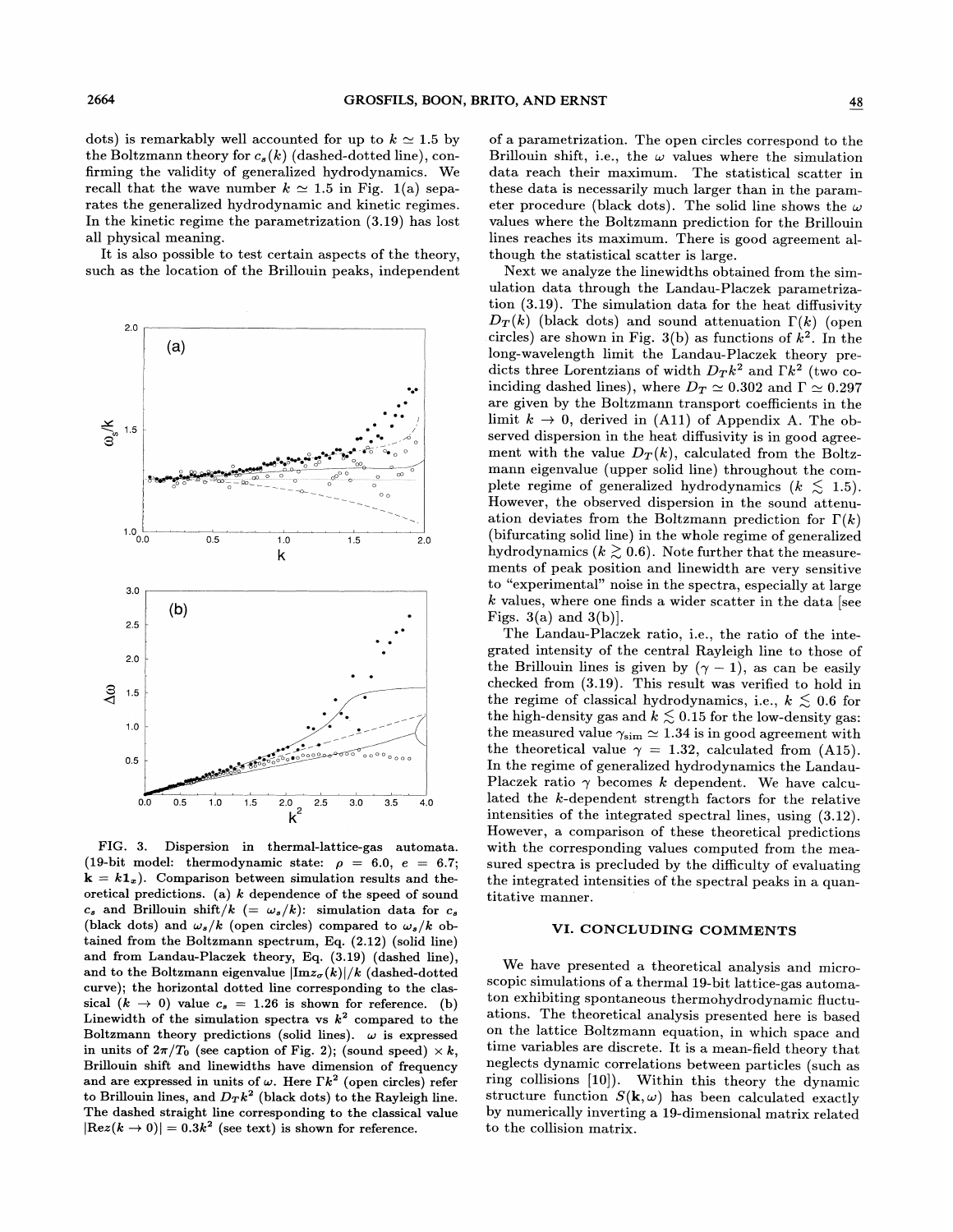In the coupled limit of long wavelengths and small frequencies the Landau-Placzek theory is obtained analytically as the  $O(k)$  and  $O(k^2)$  contributions in an asymptotic expansion. The power spectrum contains  $O(k)$  terms representing the Doppler shifts, and  $O(k^2)$ terms representing the linewidths and the asymmetry of the Brillouin lines. The coefficients are found as  $k$ independent thermodynamic parameters (speed of sound and Landau-Placzek ratio  $\gamma$ ) and Boltzmann transport coefficients (sound damping constant and heat diffusivity). The asymptotic Landau-Placzek theory agrees with the simulations in the regime of classical hydrodynamics (no dispersion in speed of sound and transport coefficients), i.e., for wavelengths  $\Lambda \gtrsim 10$  lattice units at high density ( $\rho/\rho_{\text{max}} = 0.36$ ) or  $\Lambda \gtrsim 42$  lattice units at low density ( $\rho/\rho_{\text{max}} = 0.36$ ) or  $\Lambda \gtrsim 42$  lattice units at<br>low density ( $\rho/\rho_{\text{max}} = 0.06$ ). The predictions of the lattice Boltzmann equation in which no small k and/or  $\omega$ approximations have been made, are valid over a wider range of wave numbers.

The fitting procedure used here to extract the Navier-Stokes transport coefficients from the linewidths does not have sufficient accuracy to interpret any deviations from the Boltzmann values as effects due to finite size, ring collisions, etc.

Spectral analysis shows that the dynamic structure factor is compatible with the scattering function observed in real fluids. At small (classical hydrodynamics,  $k\ell_o \ll 1$ ) and intermediate (generalized hydrodynamics,  $k\ell_o \lesssim 1$ ) wave numbers the simulation results for the dynamic structure factor  $S(\mathbf{k}, \omega)$  are well parametrized by the Landau-Placzek formula (3.19). Nonhydrodynamic behavior at short wavelengths is quantified by sound dispersion and wave-number-dependent transport coefficients; such effects are semiquantitatively accounted for by the Boltzmann equation. In the kinetic regime  $(k\ell_{o} > 1)$  the Landau-Placzek parametrization of the structure function loses physical meaning.

There are low- $k$  and high- $k$  limits to the wave number domain (see Table I) where the lattice-gas method is applicable. Obviously a high- $k$  limit value follows from the lattice mesh. On the other hand, since the macroscopic volume of the lattice gas is finite (here with periodic boundary conditions) the lowest  $k$  value is set in principle by the reciprocal of the linear size of the lattice; however, a practical limit follows from the frequency resolution as discussed in Sec. VB. We have shown that within these limits, the lattice-gas automaton can be considered as a valuable statistical-mechanical model for linearized (classical or generalized) hydrodynamics.

# ACKNOWLEDGMENTS

P.G. and J.P.B. acknowledge Pierre Lallemand for valuable discussions. R.B. wants to thank G. Szamel for his patient help and explanations. The authors acknowledge support from the Institute for Scientific Interchange, Torino (Italy) where this research was started. P.G. has benefited from support by "Direction des Recherches Etudes et Techniques" (DRET, France). J.P.B acknowledges support from the "Fond National de la Recherche Scientifique" (FNRS, Belgium). R.B. thanks the Institute for Theoretical Physics of Utrecht (where part of this research was carried out) for its hospitality. He further acknowledges support by DGICYT (Spain) under Contract No. PB91-0378 and a grant of the Ministerio de Educacion (Spain). Part of this work was supported by the EC under Contract No. SC1-0212.

### APPENDIX A

The hydrodynamic modes of the kinetic equation (3.1) for athermal LGA's are discussed in [8,13]. Here we describe the extension to thermal models, starting from the eigenvalue equation

$$
\[e^{z_{\mu}(\mathbf{k})+i\mathbf{k}\cdot\mathbf{c}}-\mathbb{1}-\Omega\]\,|\psi_{\mu}(\mathbf{k})\rangle=0.\tag{A1}
$$

In the long-wavelength limit the hydrodynamic modes  $\psi_{\mu}(\mathbf{k})$  and eigenvalues  $z_{\mu}(\mathbf{k})$  can be determined by a Taylor-series expansion,

$$
\psi_{\mu}(\mathbf{k}) = \psi_{\mu}^{(0)} + ik\psi_{\mu}^{(1)} + (ik)^{2}\psi_{\mu}^{(2)} + \cdots,
$$
  
\n
$$
z_{\mu}(\mathbf{k}) = ikz_{\mu}^{(1)} + (ik)^{2}z_{\mu}^{(2)} + \cdots.
$$
\n(A2)

Substitution of  $(A2)$  into  $(A1)$  gives the set of equations

$$
\Omega|\psi_{\mu}^{(0)}\rangle = 0,\n\Omega|\psi_{\mu}^{(1)}\rangle = (c_l + z_{\mu}^{(1)})|\psi_{\mu}^{(0)}\rangle, \n\Omega|\psi_{\mu}^{(2)}\rangle = (c_l + z_{\mu}^{(1)})|\psi_{\mu}^{(1)}\rangle + [z_{\mu}^{(2)} + \frac{1}{2}(c_l + z_{\mu}^{(1)})^2]|\psi_{\mu}^{(0)}\rangle,
$$
\n(A3)

with  $c_l = \hat{k} \cdot c(\hat{k} = 1_k)$ . The general solution of the zeroth order equation is an arbitrary linear combination of the collisional invariants (3.4),

$$
|\psi_{\mu}^{(0)}\rangle = \sum_{n} B_{n} |a_{n}\rangle
$$
  
=  $B_{T}|s\rangle + B_{p}|p\rangle + B_{l}|c_{l}\rangle + B_{\perp}|c_{\perp}\rangle.$  (A4)

Here  $c_l = \hat{\mathbf{k}} \cdot \mathbf{c}$  and  $c_{\perp} = \hat{\mathbf{k}}_{\perp} \cdot \mathbf{c}$  are the longitudinal and transverse components of the microscopic momentum  $g(c) = c$ . The microscopic entropy,  $s(c) = c$ .  $e(\mathbf{c}) - h\rho(\mathbf{c}) = \frac{1}{2}c^2 - c_s^2$ , and the microscopic pressure,  $p(c) = \frac{1}{2}c^2$ , are linear combinations of the collisional invariants  $\rho(\mathbf{c}) = 1$  and  $e(\mathbf{c}) = \frac{1}{2}c^2$  in (3.4). The constant h is chosen such that the microscopic pressure and entropy are orthogonal, i.e.,  $\langle s|p \rangle = 0$ ; so

$$
h \equiv c_s^2 = \frac{\langle p|p\rangle}{\langle p|\rho\rangle} = \frac{\sum_i \kappa_i c_i^4}{2 \sum_i \kappa_i c_i^2}.
$$
 (A5)

We have introduced  $c_s$  which will appear to be the "adiabatic" speed of sound. The coefficients  $B_n$  in (A4) and eigenvalues  $z_{\mu}^{(1)}$  can be determined by multiplying the second equation in (A3) to the left with  $\langle a_m |$ . This yields

$$
\sum_{n} \langle a_m | c_l + z_{\mu}^{(1)} | a_n \rangle B_n = 0, \tag{A6}
$$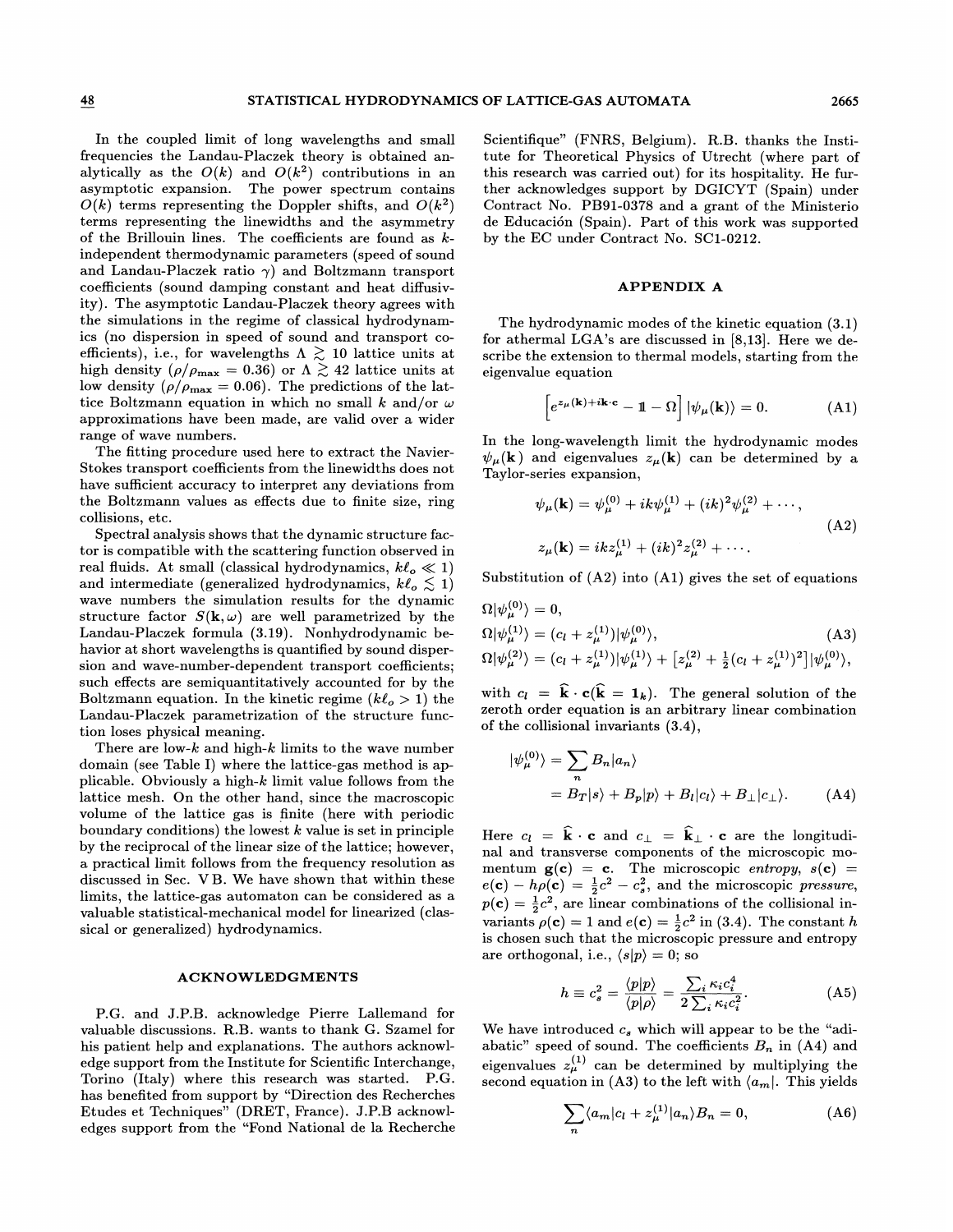with  $n, m = \{T, p, l, \perp\}$ . This matrix is diagonal in the labels T and  $\perp$ , yielding  $z_T^{(1)} = z_\perp^{(1)} = 0$ . In the  $\{p, l\}$ subspace we find

$$
(z_{\sigma}^{(1)})^2 = \frac{\left(\langle p|c_l^2\rangle\right)^2}{\langle p|p\rangle\langle c_l|c_l\rangle} = c_s^2,
$$
 (A7)

where we have used (A5) and the relations  $\langle p|c_i^2 \rangle = \langle p|p \rangle$ and  $\langle c_l | c_l \rangle = \langle p | \rho \rangle$ . The eigenvalues to first order,  $z_{\mu}^{(1)}$ , the hydrodynamic modes to zeroth order,  $\psi_{\mu}^{(0)}$ , and the currents  $j_{\mu} \equiv (c_l + z_{\mu}^{(1)}) \psi_{\mu}^{(0)}$  are then

$$
z_{\sigma}^{(1)} = -\sigma c_s; \quad \psi_{\sigma}^{(0)} = p + \sigma c_s c_l; \quad j_{\sigma} = j_T + \sigma c_s \tau_{xx},
$$
  
\n
$$
z_{\perp}^{(1)} = 0; \qquad \psi_{\perp}^{(0)} = c_{\perp}; \qquad j_{\perp} = \tau_{xy} = c_l c_{\perp},
$$
  
\n
$$
z_T^{(1)} = 0; \qquad \psi_T^{(0)} = s; \qquad j_T = c_l s.
$$
  
\n(A8)

Here T labels the heat mode,  $\perp$  the transverse momentum or shear mode, and  $\sigma = \pm$  the two sound modes, and  $\tau_{xx} = \frac{1}{2}(c_l^2 - c_\perp^2)$ . The second equation of (A3) then has the solution

$$
\psi_{\mu}^{(1)}\rangle = \frac{1}{\Omega} |j_{\mu}\rangle + \sum_{\nu} B_{\mu\nu} |\psi_{\nu}^{(0)}\rangle. \tag{A9}
$$

The first term on the right-hand side belongs to the orthogonal complement of the null space of  $\Omega$ . The coefficients  $B_{\mu\nu}$  remain undetermined. By inserting (A9) into the third equation of (A3) and multiplying it on the left by  $\bra{\psi^{(0)}_{\lambda}}$  (with  $\lambda = T, \bot$  and  $\sigma$ ), we obtain

$$
0 = \sum_{\nu} B_{\mu\nu} \langle \psi_{\lambda}^{(0)} | (c_l + z_{\mu}^{(1)}) | \psi_{\nu}^{(0)} \rangle + \left\langle \psi_{\lambda}^{(0)} (c_l + z_{\mu}^{(0)}) \left| \frac{1}{\Omega} \right| (c_l + z_{\mu}^{(1)}) \psi_{\mu}^{(0)} \right\rangle + \langle \psi_{\lambda}^{(0)} | z_{\mu}^{(2)} + \frac{1}{2} (c_l + z_{\mu}^{(1)})^2 | \psi_{\mu}^{(0)} \rangle.
$$
 (A10)

For  $\lambda = \mu$  the first term on the right vanishes and we obtain the eigenvalues to second order,

$$
z_T^{(2)} \equiv D_T = -\left\langle j_T \left| \frac{1}{\Omega} + \frac{1}{2} \right| j_T \right\rangle / \langle s|s \rangle,
$$
  
\n
$$
z_{\perp}^{(2)} \equiv \nu = -\left\langle \tau_{xy} \left| \frac{1}{\Omega} + \frac{1}{2} \right| \tau_{xy} \right\rangle / \langle c_{\perp} | c_{\perp} \rangle,
$$
  
\n
$$
z_{\sigma}^{(2)} \equiv \Gamma = -\left\langle j_T + c_s \tau_{xx} \left| \frac{1}{\Omega} + \frac{1}{2} \right| j_T + c_s \tau_{xx} \right\rangle / \langle \psi_{\sigma}^{(0)} | \psi_{\sigma}^{(0)} \rangle.
$$
\n(A11)

To further simplify the expression for  $\Gamma$  we use the relation

$$
\langle \psi_{\sigma}^{(0)} | \psi_{\sigma}^{(0)} \rangle = 2 \langle p | p \rangle = 2 c_s^2 \langle c_l | c_l \rangle = 2 c_s^2 \langle p | \rho \rangle, \quad (A12)
$$

as can be derived from  $(A5)$ ,  $(A7)$ , and  $(A8)$ . Furthermore, on a lattice with triangular symmetry a fourth rank tensor is isotropic, yielding the equalities

$$
\nu \langle c_{\perp} | c_{\perp} \rangle = - \langle \tau_{xy} | \frac{1}{\Omega} + \frac{1}{2} | \tau_{xy} \rangle
$$
  
=  $-\langle \tau_{xx} | \frac{1}{\Omega} + \frac{1}{2} | \tau_{xx} \rangle.$  (A13)

Combination of the above results provides an expression for the sound damping constant in terms of the viscosity  $\nu$  and the heat diffusivity  $D_T$ ,

$$
\Gamma = \frac{1}{2}\nu + \frac{1}{2}\frac{\langle s|s\rangle}{\langle p|p\rangle}D_T \equiv \frac{1}{2}\nu + \frac{1}{2}(\gamma - 1)D_T.
$$
 (A14)

For lattice gases the ratio  $\gamma$  is given by

$$
\gamma = 1 + \frac{\langle s|s\rangle}{\langle p|p\rangle} = \frac{\langle p|p\rangle \langle \rho|\rho\rangle}{\langle p|\rho\rangle^2}
$$

$$
= \frac{c_s^2 \langle \rho|\rho\rangle}{\langle p|\rho\rangle} = \frac{c_s^2}{c_T^2}.
$$
(A15)

These fluctuation formulas are most easily derived by writing  $s = p - \rho \langle p|p \rangle / \langle p| \rho \rangle$  and introducing the isothermal speed of sound  $c_T$  through the relation

$$
\frac{p|\rho\rangle}{\rho|\rho\rangle} = \frac{(\partial p/\partial \alpha)_{\beta}}{(\partial \rho/\partial \alpha)_{\beta}} = \left(\frac{\partial p}{\partial \rho}\right)_{\beta} \equiv c_T^2, \quad (A16)
$$

where thermodynamic derivatives are obtained through (2.3) and (2.5). The first line in (A15) shows that  $\gamma > 1$ .

Next we determine the coefficient  $B_{\mu\nu}$  in (A9) by using (A11) for  $\mu \neq \nu$ . After some rearrangements we obtain

$$
B_{\mu\nu}\langle\psi_{\lambda}^{(0)}|\psi_{\lambda}^{(0)}\rangle(z_{\mu}^{(1)}-z_{\lambda}^{(1)})=-\langle j_{\lambda}|\frac{1}{\Omega}+\frac{1}{2}|j_{\mu}\rangle. \tag{A17}
$$

With the help of the above equalities we calculate the nonvanishing coefficients, i.e.,

coentrems, i.e.,  
\n
$$
B_{\sigma,-\sigma} = (\nu - \Gamma)/[2\sigma c_s],
$$
\n
$$
B_{\sigma,T} = -D_T/[\sigma c_s],
$$
\n
$$
B_{T,\sigma} = (\gamma - 1)D_T/[2\sigma c_s].
$$
\n(A18)

The coefficients  $B_{\mu\mu}(\mu=T,\sigma,\bot)$  remain undetermined but they do not appear in any of the final results. We note here that the expressions  $(A9)$  for the hydrodynamic modes to  $O(k^2)$  given in [17] are incomplete, as they do not contain the terms  $B_{\mu\nu}\psi_{\nu}^{(0)}$ . However, these terms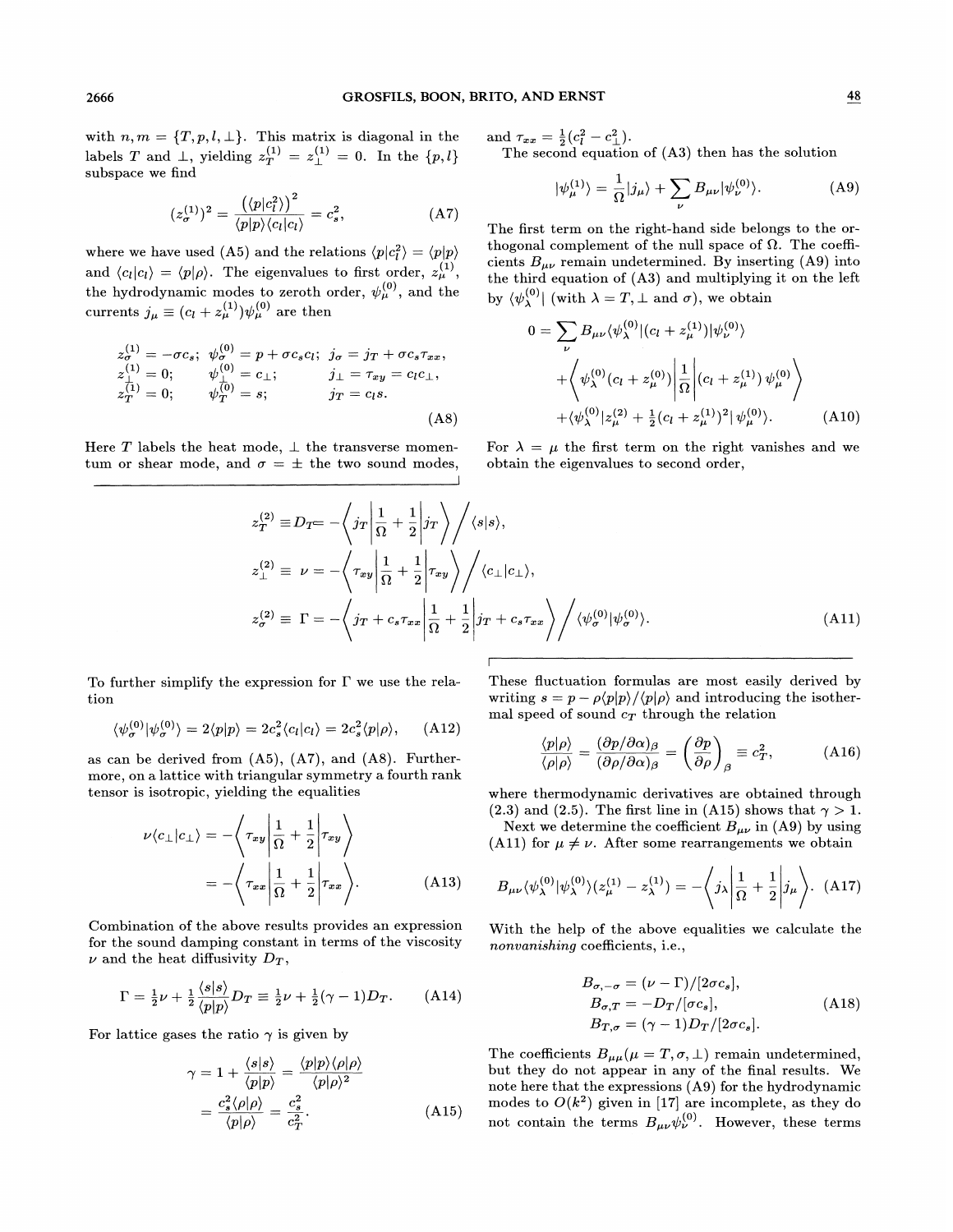do not affect the explicit expressions for the transport coefficients derived in Refs. [7,17]. Here they follow by consistency and they determine the asymmetrical parts of the Brillouin lines in the dynamic scattering function  $S(\mathbf{k}, \omega)$ , in Eq. (3.19).

In summary, starting from the lattice Boltzmann equation, we solve the eigenvalue equation (Al) to obtain explicit expressions for the hydrodynamic modes, the thermal diffusivity  $D_T$ , the kinematic viscosity  $\nu$ , and the sound damping constant  $\Gamma = \frac{1}{2}\nu + \frac{1}{2}(\gamma - 1)D_T$  in (All). The general formulas for the transport coefficients are in agreement with the results of Refs. [7,17]. In the 19-bit model, studied in this paper, the microscopic heat and the momentum fIux do not correspond to a single eigenvector of the collision operator  $\Omega$ , as is the case in the FHP (Frisch-Hasslacher-Pomeau) models, 8and 9-bit square LGA, and 24-bit FCHC (face-centeredhypercube) model [4]. In thermal models, where particles possess only kinetic energy, the bulk viscosity vanishes identically [7]. The transport coefficients are expressed as matrix elements, defined in (3.3), of the inverse Boltzmann collision operator  $\Omega$ , sandwiched between microscopic fluxes,  $j_{\mu}$ , as given in (A11). The transport coefficients depend through  $\Omega_{ij}$  and  $\kappa_i$  in (3.3) on density and temperature. The transport coefficients  $\nu$  and  $D_T$ as well as the thermodynamic quantities  $c_s$  and  $\gamma$  can be evaluated numerically from  $(A11)$ ,  $(A7)$ , and  $(A15)$  for a given density  $\rho$  and temperature  $\beta$ , once the collision rules or the transition probabilities are specified.

## APPENDIX B

To calculate the coefficient  $\mathcal{N}_{\mu}$ , defined in (3.17), we insert (3.7) for the left eigenfunction  $\phi_{\mu}$  and perform the  $\text{expansion }\psi_{\mu}= \psi^{(0)}_{\mu}+ik\bar{\psi}^{(1)}_{\mu}+\cdots, \text{ as derived in Appendix}$ A. The result to linear order in  $k$  is

$$
\mathcal{N}_{\mu} = \frac{\langle \rho | \psi_{\mu}^{(0)} \rangle^{2}}{\langle \psi_{\mu}^{(0)} | \psi_{\mu}^{(0)} \rangle} \left\{ 1 + 2ik \frac{\langle \rho | \psi_{\mu}^{(1)} \rangle}{\langle \rho | \psi_{\mu}^{(0)} \rangle} - 2ik \frac{\langle \psi_{\mu}^{(0)} | \psi_{\mu}^{(1)} \rangle}{\langle \psi_{\mu}^{(0)} | \psi_{\mu}^{(0)} \rangle} + ik \frac{\langle \rho | c_{l} \psi_{\mu}^{(1)} \rangle}{\langle \rho | \psi_{\mu}^{(0)} \rangle} - ik \frac{\langle \psi_{\mu}^{(0)} | c_{l} \psi_{\mu}^{(1)} \rangle}{\langle \psi_{\mu}^{(0)} | \psi_{\mu}^{(0)} \rangle} + \cdots \right\}.
$$
 (B1)

Consider first the case  $\mu = \sigma$ . With the help of (A8),  $(A12)$ , and  $(A15)$ , the term of  $O(k^0)$  yields

$$
\mathcal{N}_{\sigma} = \frac{\langle \rho | p \rangle^2}{2 \langle p | p \rangle} = \frac{\langle \rho | \rho \rangle}{2 \gamma}.
$$
 (B2)

To evaluate the terms of  $O(k)$  we use the explicit form for  $\psi_{\sigma}^{(0)}$  in (A8), and the identities in (A12). One verifies that the two terms on the second line on (Bl) cancel; the remaining terms of order  $O(k)$  are combined to yield

$$
\frac{\langle \rho | \rho \rangle}{2\gamma} \left( \frac{k}{\langle p | p \rangle} \right) \langle 2c_s^2 - \psi_{\sigma}^{(0)} | \psi_{\sigma}^{(1)} \rangle
$$
  

$$
= \frac{k}{2\gamma} \frac{\langle \rho | \rho \rangle}{\langle p | p \rangle} \langle \psi_{-\sigma}^{(0)} - 2\psi_T^{(0)} | \psi_{\sigma}^{(1)} \rangle
$$
  

$$
= \frac{k}{2\gamma} \langle \rho | \rho \rangle \left\{ 2B_{\sigma, -\sigma} - 2(\gamma - 1)B_{\sigma, T} \right\}. \tag{B3}
$$

To go from the second line to the third one we have used (A9), noting that the term involving the inverse collision operator is orthogonal to all  $\psi_{\mu}^{(0)}$ . Finally substitution of the values of the coefficients  $B_{\mu\nu}$  in (A18) yields  $\mathcal{N}_{\sigma}$  as given in (3.17).

Next we consider  $\mu = T$  in (B1). The zeroth order term yields

$$
\mathcal{N}_T = \frac{\langle \rho | s \rangle^2}{\langle s | s \rangle} = \left( \frac{\gamma - 1}{\gamma} \right) \langle \rho | \rho \rangle, \tag{B4}
$$

where we have used  $(3.17)$ ,  $(A8)$ ,  $(A15)$ , and the relation  $\langle \rho | s \rangle = -\langle s | s \rangle / c_s^2$ . The terms on the second line of (B1) vanish because of parity, and the remaining  $O(k)$  terms contain the inner product  $\langle p|\psi_T^{(1)}\rangle$ . This expression vanishes because the component of  $\psi_T^{(1)}$  in the null subspace of  $\Omega$  can be written as

$$
|\psi_T^{(1)}\rangle = \sum_{\sigma} B_{T,\sigma} |\psi_{\sigma}^{(0)}\rangle = (D_T/c_s)(\gamma - 1)|c_l\rangle.
$$
 (B5)

For the shear mode  $[\mu = \perp$  in (B1)] one finds  $\mathcal{N}_{\perp} = 0$ because of parity.

- [1] J. P. Boon and S. Yip, Molecular Hydrodynamics (McGraw-Hill, New York, 1980) (Reprinted by Dover, New York, 1991).
- [2] Microscopic Simulations of Complex Hydrodynamic Phenomena, edited by M. Mareschal and B. L. Holian (Plenum, New York, 1992).
- [3] Lattice Gas Automata: Theory, Implementation, Simula tions, edited by J. P. Boon, special issue of J. Stat. Phys. 38 (1992).
- [4] M. H. Ernst, in Liquids, Freezing and the Glass Transition, Les Houches, Session LI, 1989, edited by D. Levesque, J. P. Hansen, and 3. Zinn-Justin (Elsevier Science, Amsterdam, 1991), p. 43.
- [5] P. Grosfils, J. P. Boon, and P. Lallemand, Phys. Rev. Lett. 68, 1077 (1992).
- [6] See, e.g., 3. P. Boon and S. Yip, Molecular Hydrodynam ics (Ref.  $[1]$ ), Chap. 5.
- [7] M. H. Ernst and S. P. Das, J. Stat. Phys. 66, 465 (1992).
- [8] R. Brito, M. H. Ernst, and T. R. Kirkpatrick, J. Stat. Phys. 62, 283 (1991).
- [9] P. Resibois and M. de Leener, Classical Kinetic Theory of Fluids (John Wiley, New York, 1977).
- [10] G. A. van Velzen, R. Brito, and M. H. Ernst, J. Stat. Phys. 70, 811 (1993).
- [11] S. P. Das, H. J. Bussemaker, and M. H. Ernst, Phys. Rev. E 48, 245 (1993).
- [12] This is only correct if the imaginary part of the factors in (3.12) is small.
- [13] S. H. Luo, H. Chen, S. Chen, G. D. Doolen, and Y. C. Lee, Phys. Rev. A 48, 7097 (1991).